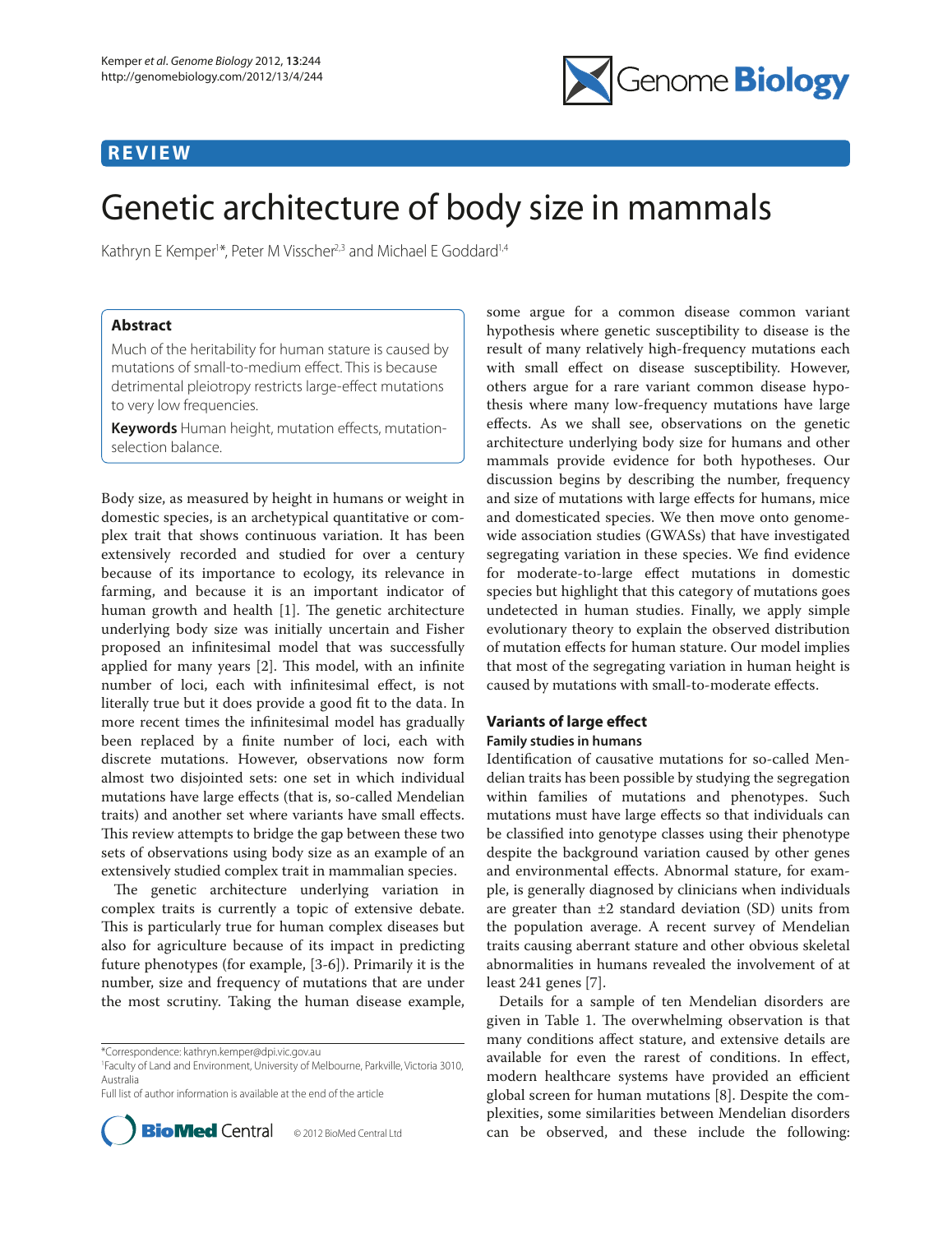# **Table 1. Genetic properties and complexities of ten conditions reported in humans with short or tall stature phenotypes (cases represent a cross-section of rare and extremely rare disorders)**

| Syndrome                                                       | Gene                                                               | <b>Stature</b><br>effect <sup>a</sup> | <b>Inheritance</b> <sup>b</sup>                                                                                                                                                                                                                             | Hetero-<br>geneity | <b>Notes</b>                                                                                                                                                                                                                                                                                                                                                                                                                                                                                                                                                                                                                                                                               | References      |
|----------------------------------------------------------------|--------------------------------------------------------------------|---------------------------------------|-------------------------------------------------------------------------------------------------------------------------------------------------------------------------------------------------------------------------------------------------------------|--------------------|--------------------------------------------------------------------------------------------------------------------------------------------------------------------------------------------------------------------------------------------------------------------------------------------------------------------------------------------------------------------------------------------------------------------------------------------------------------------------------------------------------------------------------------------------------------------------------------------------------------------------------------------------------------------------------------------|-----------------|
| Marfan syndrome<br>(OMIM 154700)                               | FBN1 (fibrillin 1)                                                 | $+2.2$<br>SD.                         | Autosomal dominant;<br>25% de novo mutations;<br>prevalence of 2 to 3<br>in 10,000 live births;<br>most alleles exhibit<br>haploinsufficiency (where<br>the product from a single<br>functional copy of the gene<br>is insufficient for normal<br>function) | >500<br>mutations  | FBN1 is a very large (>600 kb) and highly<br>fragmented (65 exons) gene; phenotypic<br>heterogeneity and a spectrum of Marfan-like<br>disorders suggest involvement of other<br>genes; mutations in the functionally related<br>transforming growth factor-β receptor,<br>type II gene (TGFBR2) is also known to<br>cause Marfan syndrome; symptoms include<br>disproportionate overgrowth of limbs, and<br>ocular and cardiovascular abnormalities                                                                                                                                                                                                                                        | $[10, 37 - 47]$ |
| Sotos syndrome<br>(OMIM 17550)                                 | NSD1 (nuclear<br>receptor binding<br>SET domain protein<br>1)      | $+2$<br><b>SD</b>                     | Autosomal dominant; 95%<br>de novo mutations; 1 in<br>14,000 live births                                                                                                                                                                                    | >100<br>mutations  | NSD1 mutations in 80% to 90% of cases;<br>symptoms include characteristic facial<br>features, overgrowth and mild-to-severe<br>learning disabilities with possible cardiac,<br>dental and renal abnormalities; increased<br>tumor risk                                                                                                                                                                                                                                                                                                                                                                                                                                                     | $[48 - 50]$     |
| Beals syndrome<br>(OMIM 121050)                                | FBN2 (fibrillin 2)                                                 | $+2$<br><b>SD</b>                     | Autosomal dominant; rare;<br>mostly inherited                                                                                                                                                                                                               | 10<br>mutations    | Similar phenotype to Marfan syndrome<br>but with fewer complications; FBN2<br>abnormalities in 27% to 70% of cases;<br>probable involvement of other loci; reports<br>of a lethal mutation and somatic/germline<br>mosaicism                                                                                                                                                                                                                                                                                                                                                                                                                                                               | $[51-54]$       |
| 3M syndrome<br>(OMIM 273750)                                   | CUL7 (cullin 7)                                                    | $-5.6$<br><b>SD</b>                   | Autosomal recessive;<br>very rare, 40 to 50 cases<br>reported                                                                                                                                                                                               | >45<br>mutations   | Mutations in OBSL1 and CCDC8 can also<br>cause 3M syndrome; symptoms include<br>severe prenatal and postnatal growth<br>retardation, characteristic facial features and<br>normal intelligence                                                                                                                                                                                                                                                                                                                                                                                                                                                                                             | $[55-59]$       |
| Costello<br>syndrome (OMIM<br>218040)                          | HRAS (v-Ha-ras<br>Harvey rat sarcoma<br>viral oncogene<br>homolog) | -5<br><b>SD</b>                       | Autosomal dominant;<br>mostly de novo mutations;<br>very rare, 250 cases<br>worldwide                                                                                                                                                                       | >10<br>mutations   | Recurrent missense mutation in HRAS<br>reported in up to 80% of cases; somatic/<br>germline mosaicism confirmed in one case<br>and suspected in others; symptoms include<br>postnatal failure to thrive, intellectual<br>disability, coarse facial features, cardiac<br>abnormalities and an increased risk of<br>malignant tumors                                                                                                                                                                                                                                                                                                                                                         | $[60-63]$       |
| Achondroplasia<br>(OMIM 100800)                                | FGFR3 (fibroblast<br>growth factor<br>receptor 3)                  | $-5$<br><b>SD</b>                     | Autosomal dominant; 80%<br>de novo mutations; 0.5 to<br>1.5 in 10,000 live births                                                                                                                                                                           | >10<br>mutations   | Most common form of dwarfism; 97% of<br>cases show one of two mutations that cause<br>a missense glycine to arginine substitution<br>at position 380 in FGFR3; missense mutation<br>associated with gain-of-function and<br>overactivation of negative growth control;<br>evidence for increasing prevalence with<br>increasing paternal age; other mutations<br>in FGFR3 implicated in other diseases<br>(including more severe skeletal dysplasias);<br>symptoms include shortened limbs<br>and facial features; unexplainably high<br>prevalence and de novo mutations suggest<br>other factors (such as positive selection of<br>sperm) may influence the prevalence of the<br>disease | $[11, 64 - 72]$ |
| Cornelia de Lange NIPBL (nipped-B<br>syndrome (OMIM<br>122470) | homolog)<br>(Drosophila)                                           | $-2$<br><b>SD</b>                     | Autosomal dominant;<br>mostly de novo mutations;<br>1 in 10,000 to 1 in 30,000<br>live births                                                                                                                                                               | >80<br>mutations   | NIPBL abnormalities reported in 60% of<br>cases; mutations of SMC1A (X-linked) and<br>SMC3 in <6% of cases; maybe involvement<br>of other loci; germline mosaicism<br>implicated; phenotypic heterogeneity,<br>including characteristic facial features,<br>postnatal growth retardation, hirsutism<br>and possible oligodactyly (missing digits);<br>symptoms may approach non-syndromic<br>mental retardation                                                                                                                                                                                                                                                                            | $[73 - 77]$     |

Page 2 of 13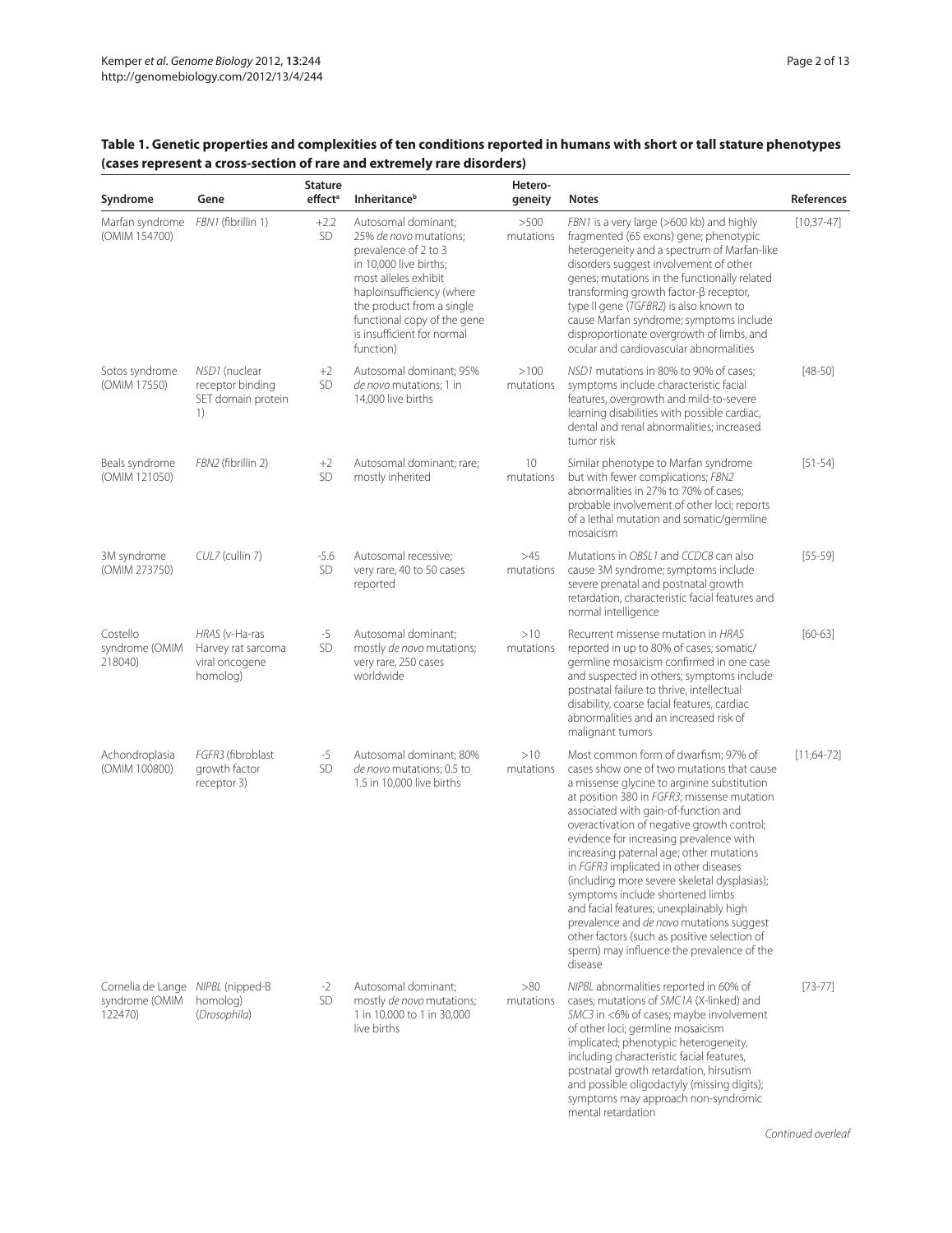#### **Table 1. Continued**

| Syndrome                                                            | Gene                                              | <b>Stature</b><br>effect <sup>a</sup> | <b>Inheritance</b> <sup>b</sup>                                                                                                                            | Hetero-<br>geneity | <b>Notes</b>                                                                                                                                                                                                                                                                                                                                                                                                            | <b>References</b> |
|---------------------------------------------------------------------|---------------------------------------------------|---------------------------------------|------------------------------------------------------------------------------------------------------------------------------------------------------------|--------------------|-------------------------------------------------------------------------------------------------------------------------------------------------------------------------------------------------------------------------------------------------------------------------------------------------------------------------------------------------------------------------------------------------------------------------|-------------------|
| Growth hormone<br>insensitivity<br>syndrome (GHIS)<br>(OMIM 262500) | GHR (growth<br>hormone receptor)                  | $-7$ to<br>$-3.6$<br><b>SD</b>        | Mostly autosomal recessive;<br>rare, 100 to 200 cases<br>reported worldwide mostly<br>in two large cohorts                                                 | >50<br>mutations   | Biochemical and clinical heterogeneity;<br>most severe form (Laron syndrome, effect -7<br>SD) to partial growth hormone insensitivity<br>(-3.6 SD); one case of autosomal dominant<br>inheritance; probable involvement of<br>other loci as no abnormalities in GHR<br>detected in some patients; symptoms may<br>include severe postnatal growth failure,<br>underdeveloped facial bones and slow<br>motor development | $[78-81]$         |
| Geleophysic<br>dysplasia (OMIM<br>231050)                           | ADAMTSI <sub>2</sub><br>(ADAMTS-like 2)           | $-4.5$<br><b>SD</b>                   | Autosomal recessive; very<br>rare, 31 reported cases                                                                                                       | >5<br>mutations    | Very similar to Weill-Marchesani syndrome<br>and acromicric dysplasia; missense and<br>nonsense mutations detected in 70% of<br>individuals; possible involvement of other<br>genes; high early childhood mortality<br>(33%) resulting from cardiac and respiratory<br>dysfunctions                                                                                                                                     | [82, 83]          |
| Hypochrondro-<br>plasia (OMIM<br>146000)                            | FGFR3 (fibroblast<br>growth factor<br>receptor 3) | $-3.2$<br><b>SD</b>                   | Autosomal dominant;<br>assumed mostly de novo<br>mutations with prevalence<br>similar to achondroplasia<br>(that is, 1 in 15,000 to 1 in<br>40,000 births) | >10<br>mutations   | Sever hypochondroplasia is similar to mild<br>achondroplasia; most hypochondroplasia<br>cases are associated with alanine-for-<br>asparagine substitution in exon 10 of FGFR3;<br>other mutations account for <2% of cases;<br>suspected involvement of other loci for<br>milder forms of the disorder                                                                                                                  | $[84 - 86]$       |

a Approximate effect in standard deviation (SD) units; either the mid-point of the SD range or the mid-point of adult height converted to SD units (assuming mean height 174 cm and SD 7 cm, Australian Bureau of Statistics [61]); when there was no attempt to quantify 'short' or 'tall' stature effect size is assumed to be ±2 SD; b for cases reported as rare, the assumed frequency rate is 1/100,000 births. kb, kilobase; OMIM, Online Mendelian Inheritance in Man [87].

(1) Most mutations confer a range of clinical symptoms caused by pleiotropic effects of the mutation. For instance, Cornelia de Lange syndrome can cause growth failure and profound intellectual disability [9]. Pleiotropy is also a common feature for a range of other human diseases [10]. (2) The syndromes have a very low prevalence and *de novo* mutations often account for a substantial portion of this incidence. (3) Most of the conditions show extensive allelic heterogeneity. For example, a prevalence (in the order) of 1 in 10,000 births and a 25% *de novo* mutation rate for Marfan syndrome (Table 1) suggests, assuming a mutation rate per base of 10-8 per generation, that there may be up to 2,500 possible mutable positions in genes causing Marfan-like phenotypes (that is,  $0.25 \times 1 \times 10^{-4}/1 \times 10^{-8} = 2,500$  mutable positions, equivalent to approximately 1% of bases in *FBN1*). (4) Different mutations within a particular gene may be associated with different (related) clinical diseases or different degrees of severity for a single disease. For example, the type of missense mutation in the lysine codon at position 650 (Lys650) in *FGFR3* determines the relatively mild hypocondroplasia (Lys650Asn/Gln) or the more severe conditions of SADDAN (severe achondroplasia with developmental delay and acanthosis nigricans) or thanatophoric dysplasias (Lys650Glu/Met) [11]. Similarly in Marfan syndrome, patients with a premature stop codon or mutations in exons 24 to 32 of *FBN1* have

more severe symptoms than those with inframe mutations or mutations at different locations [12]. Potentially more disruptive mutations and those in highly conserved regions lead to increased clinical severity of the phenotype [13]. (5) Both dominant and recessive mutations affect stature and these do not correlate perfectly with gain or loss of function for the gene. (6) Known mutations often cannot account for all cases of a particular disease. Usually other genes, presumably with a functional relationship to the known loci, are thought to be involved. (7) There are more mutations causing a reduction in height than those causing an increase.

#### **Mutations in laboratory mice with large effects**

Spontaneous and chemically induced mutations affecting size have been reported in mice. As with family studies in humans, the effect of the mutation needs to be large (>3 SD) to be recognized, and the causative gene identified and reported [14]. These approaches probably miss loci where the mutations have more subtle effects [15]. Despite this, spontaneous and chemically induced screens have been successful in identifying over 500 genes associated with abnormal postnatal growth or body size [16]. By comparison, this is more than twice the number of loci identified in humans.

Allelic heterogeneity is not a feature of the mouse mutations as it is in humans, because relatively few alleles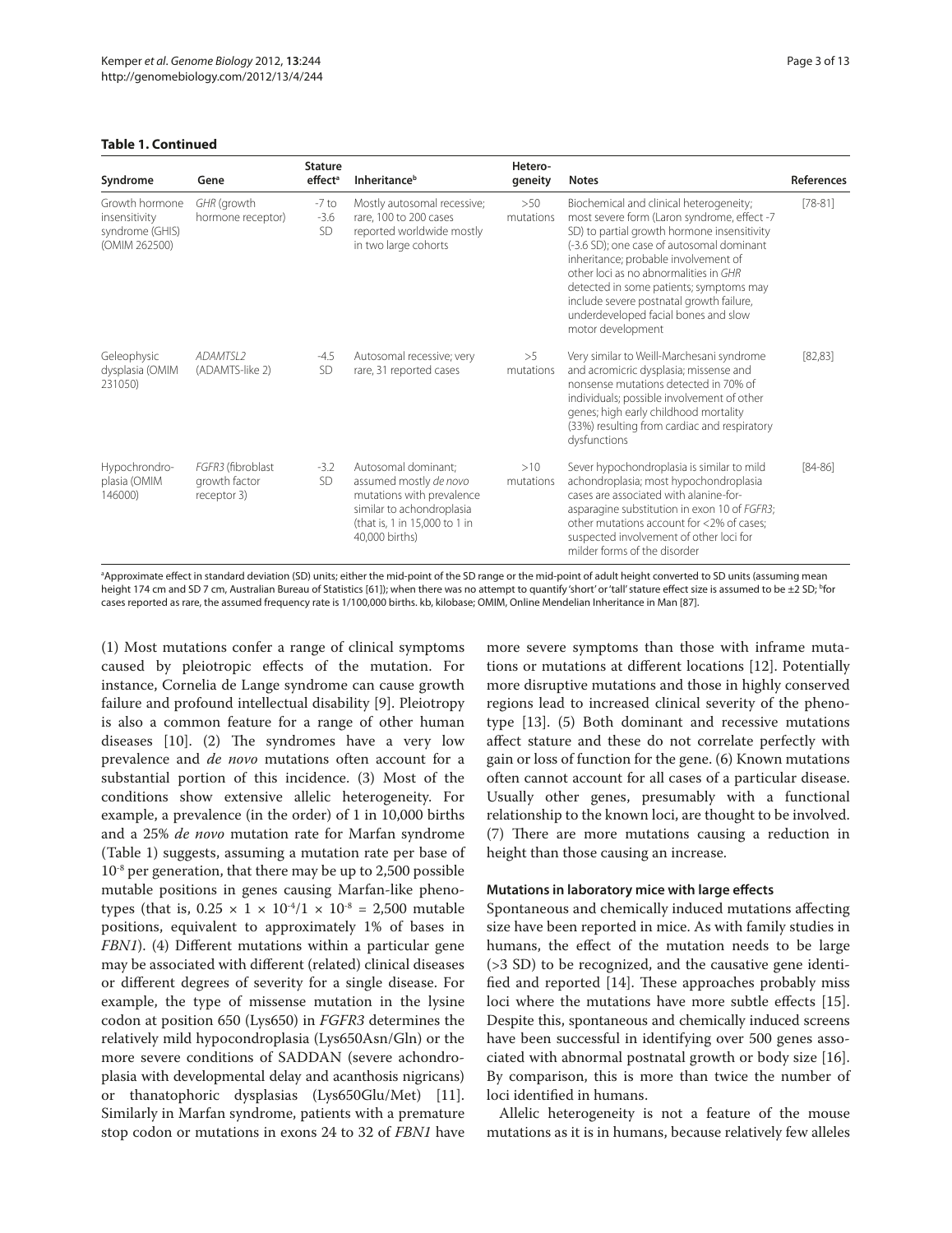are sampled in the small numbers of inbred lines typically used. Similarly, the identification methods also bias the observed inheritance patterns for mutations. Thus, many of the spontaneous mutations initially identified, such as little, pygmy or Ames dwarf, are recessive [16,17], whereas the chemically induced mutagenesis screens tend to identify dominant, rather than recessive, alleles [14]. These idiosyncrasies relate to identification methods, because of inbreeding strategies or the efficiencies for detecting dominant phenotypes, rather than biological characteristics.

## **Gene knockout in mice**

The direct manipulation of the mouse genome via gene knockout technology implicates genes in growth and development by inducing a loss-of-function mutation at specific loci. This is advantageous because both viable and non-viable mutations are represented, but limited because genes must be specifically targeted for knockout candidates. Surveying only viable mutants, Reed *et al.*  [18] extrapolate from reported knockout lines to estimate approximately 6,000 genes may cause either 'lighter and smaller' or 'larger and heavier' body size in mice (that is, 25% of the estimated total number of genes in mammalian genomes [19]). Reed *et al.* did not attempt to define the size of effect for each locus [18], but presumably effects were large because they were readily noticeable. The estimate of 6,000 genes may also be an underestimate of the number of loci influencing body size because of the lethality for some knockouts of genes known to affect body size in other mammals (for example, *FGF4*; Table 2). Reed *et al.* observed that nullifying genes caused about ten times as many small body size phenotypes compared with large body size phenotypes, similar to natural mutations in humans [18]. These observations support the hypothesis that the genome is biased towards a larger rather than smaller body size [18,20].

## **Mutations of large effect in domestic species**

Only a handful of causative mutations affecting body size in domestic livestock and companion species have been identified (Table 2). Six of the seven genes also have mutations with large effect for body size in mice and/or humans. Most of the mutations have been identified within a single breed, such as the *FGFR3* mutation causing limb overgrowth in Suffolk sheep [21], and these mutations tend to be recessive deleterious mutations. This bias toward identification of recessive conditions can be explained by the relatively small effective population size of many domestic species. Thus, a recessive deleterious mutation may drift to high frequency within a breed before a problem is recognized (for example, [22]). In contrast, an animal with a deleterious, dominant mutation will be immediately culled and the causal gene is unlikely to be investigated. For recessive mutations, once the syndrome is recognized an effort is made to discover the cause.

An alternative to the within-breed approach is to examine differences across breeds. This approach aims to identify breed-defining loci under the assumption that selective sweeps will be evident in the genome. Examples of mutations identified using across breed identification methods include the *FGF4* mutation for disproportionate short stature in dogs such as the dachshund (Table 2) and, although the causative mutations are unknown, the *IGF1* mutation in small dog breeds, and the *PLAG1- CHCHD7* intergenic region in Holstein-Friesian and Jersey cattle [23-25]. Common haplotypes for these mutant alleles suggest strong selection and identical mutations by descent, rather than selection for recurring new (*de novo*) mutations. For example, at least one copy of the haplotype carrying the mutant allele *FGF4* mutation is found in 19 different dog breeds with chondrodysplasia [24]. Similarly for *IGF1*, the small *IGF1*  haplotype was homozygous in 23 different small dog breeds [23]. One problem created by these selective sweeps it that causative mutations are often difficult to isolate. Only analysis of different breeds or outbred populations, preferably where the mutation is not under selection, will enable the identification of the mutation by breaking up the observed linkage disequilibrium (LD) blocks. As observed in mice, the relative allelic and locus homogeneity found for dogs and livestock contrasts with the diversity observed for mutations conferring obvious phenotypes in humans (as listed in Table 1).

Results from livestock and companion species highlight that mutations with large-to-moderate effects are present without severe pleiotropic effects and can reach high frequencies in artificially selected populations. The *PLAG1*-*CHCHD7* intergenic region, for example, was identified by Karim *et al.* [25] because alternative alleles were at high frequency in the Holstein-Friesian and Jersey breeds. The effect of the region is moderate, with homozygotes approximately  $\pm 0.4$  SD from the heterozygote genotypes (assuming the SD of body weight in cattle is about 50 kg). Similarly in dogs, the genetic architecture is such that ≤3 loci can explain much of the between-breed phenotypic variation for body weight [26]. This implies the presence of high frequency alleles with large-to-moderate effects on body size within a breed.

## **Variants with small effects**

#### **Studies in humans**

GWASs for stature in humans provide one of the best resources for studying the segregating genetic variation in body size. Over 20 GWASs for human height have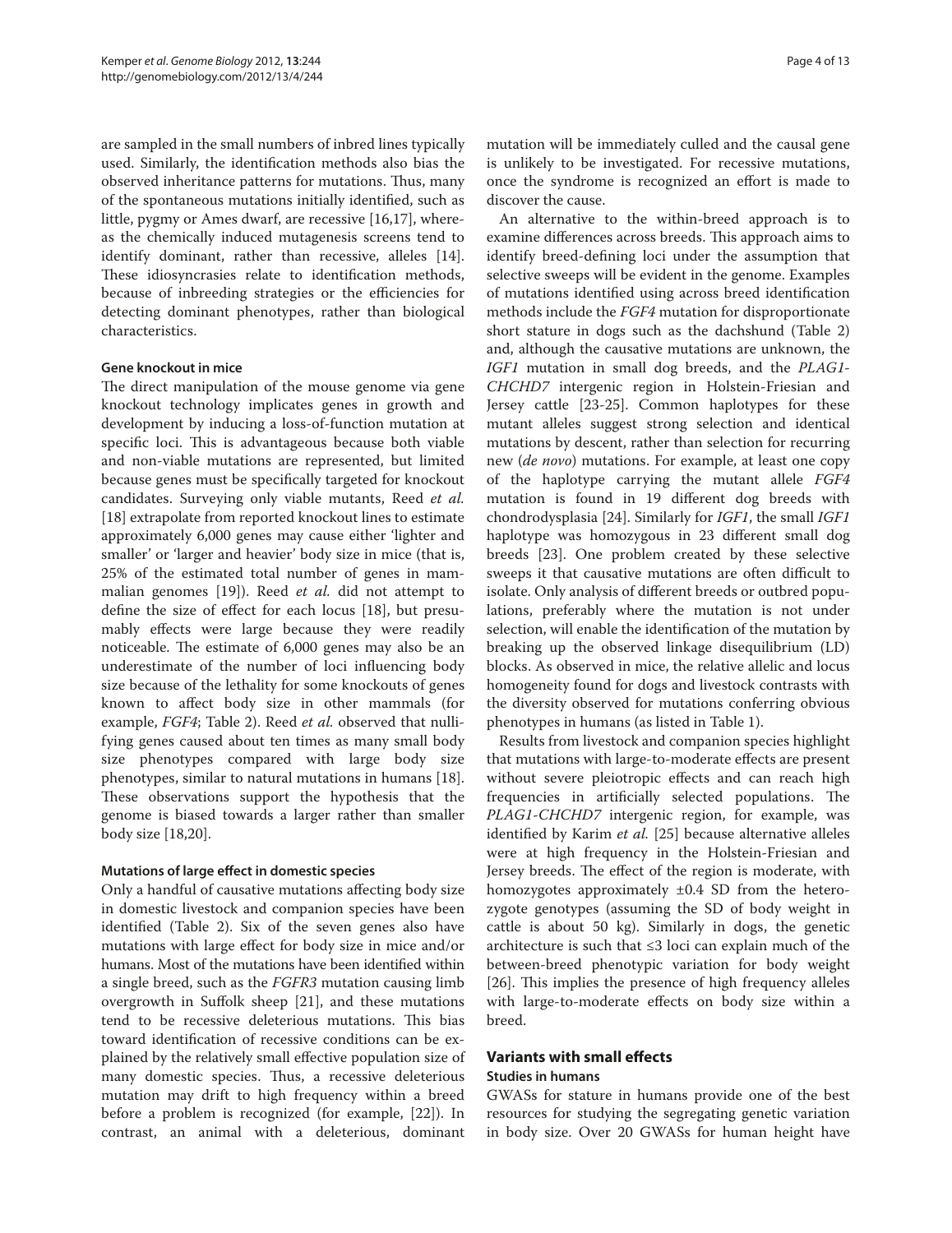| Table 2. Genes with known mutations <sup>ª</sup> affecting body size identified from domestic species, and corresponding |  |  |
|--------------------------------------------------------------------------------------------------------------------------|--|--|
| conditions in humans and/or mice                                                                                         |  |  |

| <b>Species</b>            | Syndrome                                                            | Gene                                                  | Phenotype description                                                                                                                                             | Conditions in humans and/or mice                                                                                                                                                                                                                                    | <b>References</b> |
|---------------------------|---------------------------------------------------------------------|-------------------------------------------------------|-------------------------------------------------------------------------------------------------------------------------------------------------------------------|---------------------------------------------------------------------------------------------------------------------------------------------------------------------------------------------------------------------------------------------------------------------|-------------------|
| Bos taurus                | Disproportionate<br>chondrodysplasia<br>in Japanese Brown<br>cattle | EVC2 (Ellis-van Creveld<br>syndrome 2)                | SNP and deletion variant;<br>recessive mutation                                                                                                                   | Humans: skeletal dysplasia, Ellis-van<br>Creveld syndrome (OMIM 225500);<br>autosomal recessive                                                                                                                                                                     | [88, 89]          |
| Bos taurus                | Disproportionate<br>chondrodysplasia in<br>Angus cattle             | PRKG2 (protein kinase,<br>cGMP-dependent,<br>type II) | SNP variant: recessive<br>homozygotes are 15.8<br>cm shorter at birth than<br>wild-type; suggestion of<br>embryonic lethality                                     | Mice: homozygous null mice exhibit<br>disproportionate dwarfism, and<br>decreased weight and body length                                                                                                                                                            | [90, 91]          |
| Bos taurus                | Dwarfism in Dexter<br>cattle                                        | ACAN (aggrecan)                                       | Insertion variant: recessive<br>lethal; heterozygotes<br>show disproportionate<br>chondrodysplasia                                                                | Humans: short stature and skeletal<br>dysplasia (for example, OMIM 165800);<br>dominant and recessive forms. Mice:<br>spontaneous mutation results in<br>dwarfism and skeletal abnormalities;<br>recessive lethal                                                   | $[92 - 94]$       |
| <b>Bos indicus</b>        | Dwarfism in<br>Brahman cattle                                       | GH1 (growth<br>hormone 1)                             | SNP variant: recessive<br>homozygotes are 70% of<br>wild-type phenotype height<br>and weight                                                                      | Humans: proportionate short stature<br>(for example, OMIM 173100); dominant<br>and recessive forms. Mice: ENU-induced<br>mutation with additive effects causing<br>dwarfism                                                                                         | $[95-97]$         |
| Canis lupus<br>familiaris | Disproportionate<br>chondrodysplasia<br>in dogs                     | FGF4 (fibroblast<br>growth factor 4)                  | SNP variant; identified by<br>between-breed analyses;<br>shortened limbs                                                                                          | Humans: involved in cancer and limb<br>development. Mice: null homozygous<br>mice show embryonic mortality; mice<br>with conditional mutations show<br>normal limb development                                                                                      | $[24,98-100]$     |
| Sus scrofa<br>domesticus  | Disproportionate<br>chondrodysplasia in<br>Danish Landrace          | COL10A1 (collagen,<br>type X, alpha 1)                | SNP variant: dominant<br>mutation; shortened limbs                                                                                                                | Humans: dominant mutation causes<br>Schmid metaphyseal chondrodysplasia<br>(OMIM 156500). Mice: dominant<br>mutation shows abnormal skeletal<br>growth                                                                                                              | $[101 - 105]$     |
| Ovis aries                | Disproportionate<br>chondrodysplasia in<br>Suffolk sheep            | FGFR3 (fibroblast<br>growth factor<br>receptor 3)     | SNP variant; overgrowth<br>of limbs; semi-lethal in<br>homozygotes; cannon<br>bone length +1 cm in<br>heterozygotes; recessive<br>but speculated co-<br>dominance | Humans: associated with 13<br>phenotypes, including dwarfing<br>syndromes and cancer (for example,<br>OMIM 100800). Mice: homozygous<br>null mice show abnormal skeletal<br>development, decreased growth and<br>premature death; mild symptoms in<br>heterozygotes | [21, 87]          |

a Data obtained from Online Mendelian Inheritance in Animals [106], Mouse Genome Informatics [17] and Online Mendelian Inheritance in Man [107]. ENU, *N*-ethyl-*N*nitrosourea.

been published and 389 genes have been associated with height (*P* < 1 × 10-5 ; Table S1 in Additional file 1). In contrast to the mutations with large effect, causative mutations underlying significant associations have seldom been identified. The assumption is that significant SNP markers are in high LD with a causal mutation in a nearby gene. Sometimes there are difficulties in distinguishing between two genes near to a single marker and, occasionally, no known genes are located in the region. However, associations between SNP and height are highly significant, replicate in independent samples of people and, in some cases, in different racial groups (Table S2 in Additional file 1) [27]. The genes near significant SNPs are not a random sample of genes because they are enriched for genes implicated in skeletal development and often they are in high LD with nonsynonymous coding mutations or known regulatory mutations [7].

The estimated effects from human height GWASs are very small (0.02 to 0.13 SD), usually additive rather than recessive or dominant, and have moderate minor allele frequency (0.01 to 0.5). The effect of the causal mutation could be larger than the estimated effect of the SNP and its minor allele frequency (MAF) lower, but the most parsimonious explanation is that the effect sizes and MAF for mutations are similar to those of the associated SNP. This implies that the mutations currently detected by GWASs are relatively common and the effect size for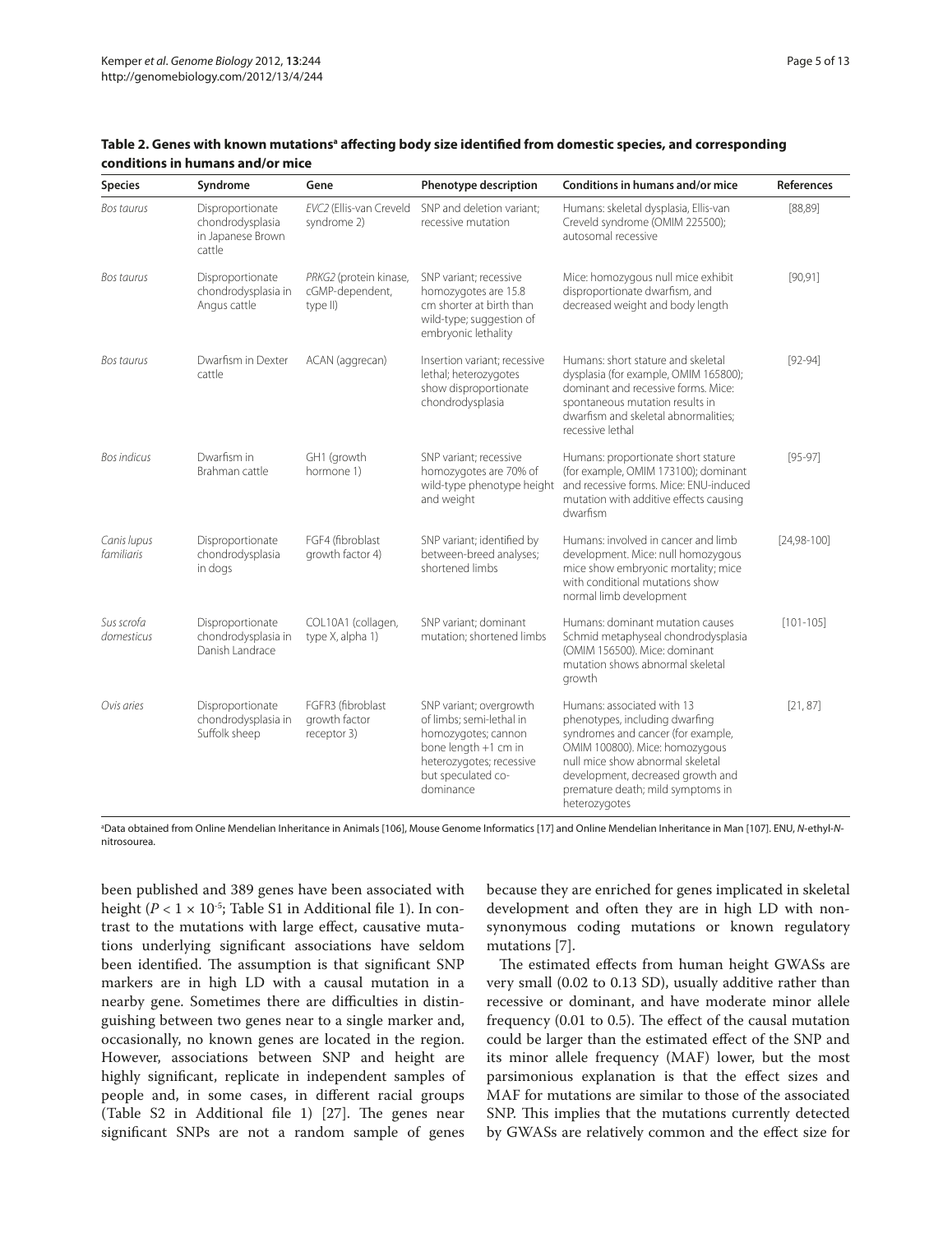these mutations is small. However, the SNPs identified by GWASs explain only a small proportion (approximately 12%) of the known inherited variation for stature [7]. This has caused much debate among geneticists (Box 1). If the 180 loci identified by Lango Allen *et al.* [7] explain 12% of the genetic variation, then this implies a minimum of 1,500 loci to explain the segregating genetic variance for stature in human populations (that is,  $180/0.12 = 1,500$ ). This number is the minimum expected because loci identified by Lango Allen *et al.* are presumably a subset of loci with the largest influence on the genetic variance.

The genes implicated in the GWASs are sometimes the same genes identified with large effect mutations for height (Table 3) [7]. Therefore, genes may have mutations causing both large and small effects on stature [27], highlighting that there may be multiple alleles at a locus. Multiple alleles have the effect of reducing power to detect loci through GWASs. This is because each mutation is likely to be in LD with a different nearby SNP and the frequency of mutations is likely to reduce as number of segregating alleles increases. Allelic heterogeneity may explain why some of the genes with large effect mutations for height (for example, *FBN1*, as listed in Table 1) are not identified by GWASs. Allelic heterogeneity is not an important factor for detection in family-based studies because mutations are identical-by-descent within a family.

## **Studies in non-human mammals**

Generally, GWASs in domestic species explain a much higher percentage of the genetic variance than human GWASs [28]. In mice, for example, the study by Valdar *et al.* [29] explains an average of 75% of the genetic variance in 97 traits, including body weight. GWASs in mice are not performed with a wild population but with a heterogeneous population derived from inbred strains. These heterogeneous strains show LD over long genomic distances and this probably explains why a higher proportion of variance is captured. In addition, Valdar *et al.* assign an identical-by-decent probability to each marker [29]. This may track the causal polymorphisms from each strain better than the use of individual SNPs because, for example, Valdar *et al.* [29] also show that diallelic markers (that is, SNPs) cannot account for the described loci in a third of cases.

A further consequence of LD over long distances is that positioning the causal polymorphism can be very difficult from GWASs in model species. This is similar to the problem encountered for breed-defining loci in dogs, for example; however, loci identified from GWASs are segregating variants causing within-population variation in body size. In the study of Valdar *et al.* [29], quantitative trait loci regions for body weight contain up to 22 genes within the 50% confidence interval. It is likely that some

### **Box 1. The case of the missing heritability**

The inability of genome-wide association studies (GWASs) to explain most of the known inherited variation in complex traits (including human height) has caused much debate (for example, [33]). For instance, Lango Allen *et al.* [7] used >100,000 people to find 180 SNPs significantly associated with height. When the effects of these SNPs were estimated in an independent sample, they explained only 10% of the phenotypic variance although the heritability of height is approximately 80%. So why do we not detect these missing variants? Part of the reason for the difference between 80% and 10% is that the experiment lacked power to find SNPs with small effects despite the large sample size [27]. Lango Allen *et al.* [7] estimate the power to find associations of the size they discovered (0.02 to 0.13 standard deviation (SD) units) and suggest that there would be 700 loci with effect sizes in this range that would collectively explain 16% of the phenotypic variance. In contrast, Yang *et al.* [34] estimate that 45% of the phenotypic variance could be explained by all the SNPs together when the significance level of individual markers is ignored. The difference between 16% and 45% is because SNPs with real associations with height had an effect that was too small to be detected by Lango Allen *et al*. This group of SNPs could include two classes of mutations, one with very small effects (<0.02 SD) and another with small (0.02 to 0.13 SD) or intermediate (0.1 to 1 SD) effects but in low linkage disequilibrium (LD) with many SNPs. Under these conditions, the analysis of Lango Allen *et al.* may underestimate the number of mutations with small effects, because if mutations are associated with several SNPs the effect of any one SNP may be too small to be significant in a GWAS. However, the collective variance explained by all associated SNPs is included in the analysis of Yang *et al.* [34]. The difference between 45% and 80% is likely to be caused by imperfect LD between the SNP and the causal mutations. That is, even when multiple SNPs track a mutation they may not completely explain variance at the loci. This lack of perfect LD could be due to the causal polymorphisms having a low frequency (for example, a minor allele frequency <0.1). We suggest that some of these loci could be the missing intermediate effect mutations highlighted by Figure 2.

of these regions contain multiple causal polymorphisms, particularly for regions that show differences between the identical-by-descent and diallelic results.

Association studies in livestock generally have small sample sizes (approximately 2,000 records), and hence relatively high false discovery rates compared with GWASs in humans (for example, [30]). This means that defining genes identified by livestock GWASs is more uncertain than those identified in humans. However, Pryce *et al.* [31] tested 55 genes that had previously been identified in human GWASs for affects on stature in dairy and beef cattle [31]. A total of eight genomic regions with ten genes (Table 2; Table S2 in Additional file 1) showed significant associations ( $P < 1 \times 10^{-3}$ ). This confirms that real causal mutations are being detected by human GWASs, and highlights that mutations in the same genes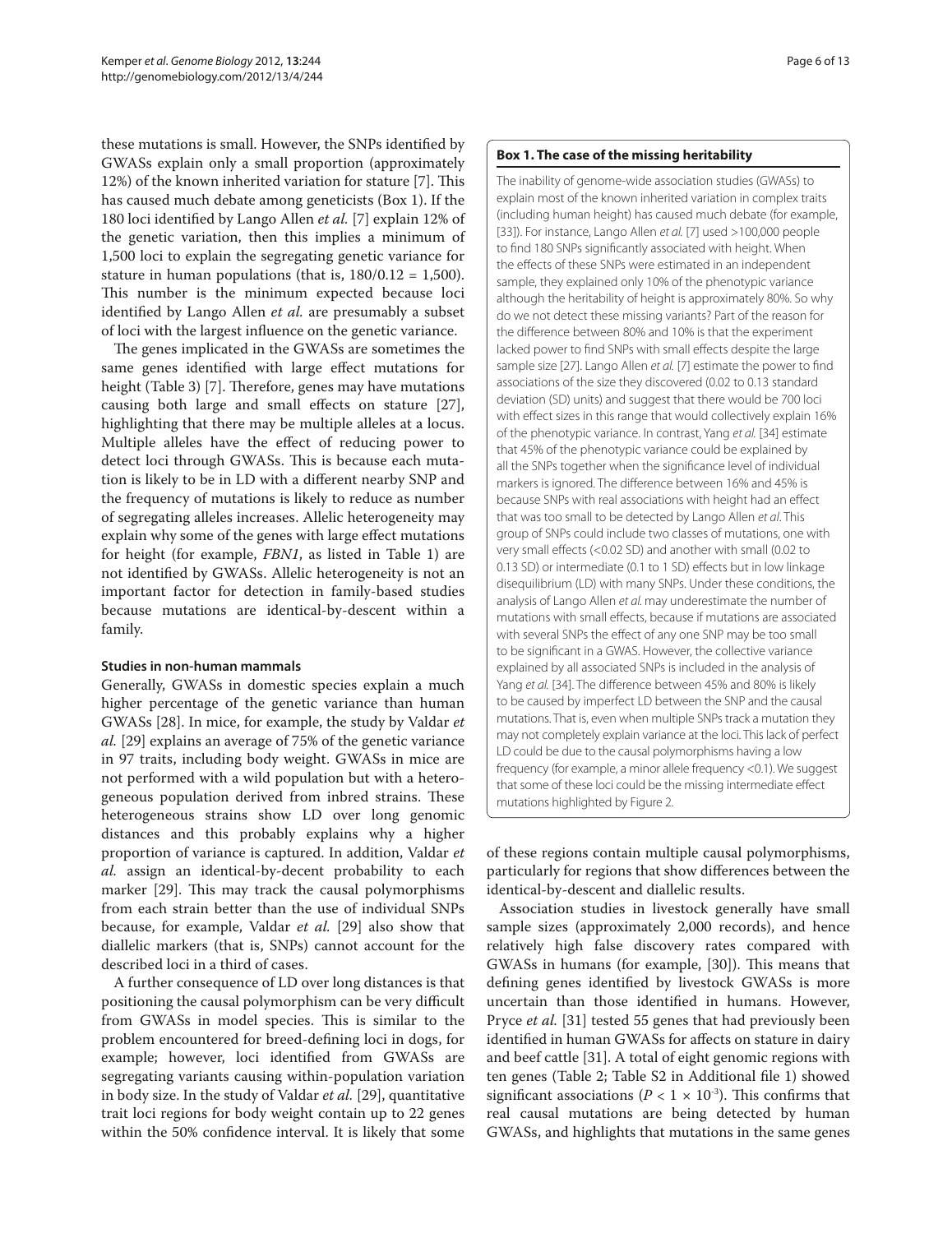|                                                                          | <b>OMIM</b> phenotypes<br>associated with the gene |                                                                            |                | <b>GWASs identifying</b><br>the gene                                                                                                                                                                                                                |  |
|--------------------------------------------------------------------------|----------------------------------------------------|----------------------------------------------------------------------------|----------------|-----------------------------------------------------------------------------------------------------------------------------------------------------------------------------------------------------------------------------------------------------|--|
| Gene                                                                     | <b>Number</b>                                      | Example stature phenotype <sup>a</sup>                                     |                | Number<br>Reference(s)                                                                                                                                                                                                                              |  |
| ACAN (aggrecan)                                                          | 3                                                  | Spondyloepimetaphyseal dysplasia, aggrecan type (-)<br>(OMIM 612813)       | $\overline{4}$ | $[7,108 - 110]$                                                                                                                                                                                                                                     |  |
| ADAMTS10 (ADAM metallopeptidase with<br>thrombospondin type 1 motif, 10) | 1                                                  | Weill-Marchesani syndrome 1, recessive (-) (OMIM 277600)                   | 2              | [109, 111]                                                                                                                                                                                                                                          |  |
| ARSE (arylsulfatase E) (chondrodysplasia punctata 1)                     | $\mathbf{1}$                                       | Chondrodysplasia punctata, X-linked recessive (-) (OMIM 302950)            | 2              | [110, 112]                                                                                                                                                                                                                                          |  |
| BBS1 (Bardet-Biedl syndrome 1)                                           | 1                                                  | Bardet-Biedl syndrome 1 (-) (OMIM 209900)                                  | 1              | $[109]$                                                                                                                                                                                                                                             |  |
| BBS7 (Bardet-Biedl syndrome 7)                                           | $\mathbf{1}$                                       | Bardet-Biedl syndrome 7 (-) (OMIM 209900)                                  | 1              | [109]                                                                                                                                                                                                                                               |  |
| BRCA2 (breast cancer 2, early onset)                                     | 9                                                  | Fanconi anemia, complementation group D1 (-) (OMIM 605724)                 | $\mathbf{1}$   | $[7]$                                                                                                                                                                                                                                               |  |
| COL11A1 (collagen, type XI, alpha 1)                                     | $\overline{4}$                                     | Fibrochondrogenesis (-) (OMIM 228520)                                      | 1              | [113]                                                                                                                                                                                                                                               |  |
| CYP19A1 (cytochrome P450, family 19, subfamily A,<br>polypeptide 1)      | 2                                                  | Aromatase deficiency (-) (OMIM 613546)                                     | 3              | [7,109,114]                                                                                                                                                                                                                                         |  |
| DYM (dymeclin)                                                           | $\overline{2}$                                     | Smith-McCort dysplasia (-) (OMIM 607326)                                   | $\overline{4}$ | [7,108,<br>109,112]                                                                                                                                                                                                                                 |  |
| EIF2AK3 (eukaryotic translation initiation factor<br>20alpha kinase 3)   | 1                                                  | Wolcott-Rallison syndrome (-) (OMIM 226980)                                | $\overline{2}$ | [7,109]                                                                                                                                                                                                                                             |  |
| EXT1 (exostosin 1)                                                       | $\overline{2}$                                     | Exostoses, multiple, type 1 (-) (OMIM 133700)                              |                | [115]                                                                                                                                                                                                                                               |  |
| FANCC (Fanconi anemia, complementation group C)                          | $\mathbf{1}$                                       | Franconi anemia, complementation group C (-) (OMIM 227645)                 |                | $[7]$                                                                                                                                                                                                                                               |  |
| FANCE (Fanconi anemia, complementation group E)                          | $\mathbf{1}$                                       | Franconi anemia, complementation group E (-) (OMIM 600901)                 | 1              | $[7]$                                                                                                                                                                                                                                               |  |
| FBN2 (fibrillin 2)                                                       | $\mathbf{1}$                                       | Contractural arachnodactyly, congenital (+) (OMIM 121050)                  |                | [110]                                                                                                                                                                                                                                               |  |
| FGFR3 (fibroblast growth factor receptor 2)                              | 13                                                 | Achondroplasia (-) (Table 1)                                               | 1              | $[7]$                                                                                                                                                                                                                                               |  |
| FLNB (fibamin B, beta)                                                   | 5                                                  | Larsen syndrome (-) (OMIM 150250)                                          |                | [116]                                                                                                                                                                                                                                               |  |
| GALNS (galactosamine (N-acetyl)-6-sulfate sulfatase)                     | $\mathbf{1}$                                       | Mucopolysaccharidosis IVA (-) (OMIM 253000)                                | 1              | $[7]$                                                                                                                                                                                                                                               |  |
| GDF5 (growth differentiation factor 5)                                   | 8                                                  | Acromesomelic dysplasia, Hunter-Thompson type (-) (OMIM 201250)            | 1              | $[7]$                                                                                                                                                                                                                                               |  |
| GH1 (growth hormone 1)                                                   | $\overline{4}$                                     | Growth hormone deficiency, isolated, type IA (-) (OMIM 262400)             | 1              | [109]                                                                                                                                                                                                                                               |  |
| GHR (growth hormone receptor)                                            | $\overline{4}$                                     | Laron dwarfism (-) (OMIM 262500)                                           | 1              | [109]                                                                                                                                                                                                                                               |  |
| GHSR (growth hormone secretagogue receptor)                              | 1                                                  | Short stature (-) (OMIM 604271)                                            | $\overline{2}$ | [7,109]                                                                                                                                                                                                                                             |  |
| HMGA2 (high-mobility group AT-hook 2)                                    | 1                                                  | Leiomyoma, uterine, somatic <sup>b</sup> (-) (OMIM 150699)                 | 9e             | $[7,10-112,$<br>114,117,118]                                                                                                                                                                                                                        |  |
| IHH (Indian hedgehog)                                                    | $\overline{2}$                                     | Acrocapitofemoral dysplasia (-) (OMIM 607778)                              | 2              | [7,111]                                                                                                                                                                                                                                             |  |
| KCNJ2 (potassium inwardly-rectifying channel,<br>subfamily J, member 2)  | 3                                                  | Atrial fibrillation, familial, 9 (-) (OMIM 613980)                         | $\mathbf{1}$   | $[7] \centering% \includegraphics[width=1\textwidth]{images/TransY.pdf} \caption{The first two different values of $d=3$ and $d=4$ (left) and $d=5$ (right) and $d=6$ (right). The first two different values of $d=2$ (right).} \label{fig:class}$ |  |
| PTCH1 (patched 1)                                                        | 3                                                  | Basal cell nevus syndrome <sup>c</sup> (-) (OMIM 109400)                   | 3e             | $[7,108-109,$<br>119,120]                                                                                                                                                                                                                           |  |
| RNF135 (ring finger protein 135)                                         | 1                                                  | Macrocephaly, macrosomia, facial dysmorphism syndrome (+)<br>(OMIM 614192) | 1              | $[7]$                                                                                                                                                                                                                                               |  |
| RPL5 (ribosomal protein L5)                                              | 1                                                  | Diamond-Blackfan anemia 6 <sup>d</sup> (-) (OMIM 612561)                   | 1              | $[7]$                                                                                                                                                                                                                                               |  |
| RUNX2 (runt-related transcription factor 2)                              | 2                                                  | Cleidocranial dysplasia (-) (OMIM 119600)                                  |                | $[7]$                                                                                                                                                                                                                                               |  |
| SLC39A13 (solute carrier family 39 (zinc transporter),<br>member 13)     | 1                                                  | Spondylocheirodysplasia, Ehlers-Danlos syndrome-like (-)<br>(OMIM 612350)  |                | $[7]$                                                                                                                                                                                                                                               |  |
| TBX15 (T-box 15)                                                         | 1                                                  | Cousin syndrome (-) (OMIM 260660)                                          | $\overline{2}$ | [108, 121]                                                                                                                                                                                                                                          |  |

### **Table 3. Genes identified with both large and small-effect mutations that affect stature and skeletal formation in humans**

Genes with mutation of large effect are from the 241 genes identified by Lango Allen *et al.* [7] from the Online Mendelian Inheritance in Man database. Surveyed genome-wide association studies are listed in Table S1 in Additional file 1.<br>ªThe effect of the mutation on stature phenotypes indicate reduced (-) or increased (+) height for carriers of the mutation; <sup>b</sup>mutation identifi

leiomyomata associated with 1.5 cm decrease in height (that is, 0.21 standard deviation (SD) units, assuming SD for height is 7 cm) [121, 122]; c heterogeneous condition causing skeletal abnormalities and predisposition to tumors, and there is one report of PTCH1 duplication causing microcephaly [120]; <sup>d</sup>Diamond-Blackfan anemia is a genetically heterogeneous condition causing growth failure and RPL5 is associated with the disease; <sup>e</sup>validated gene in cattle [31].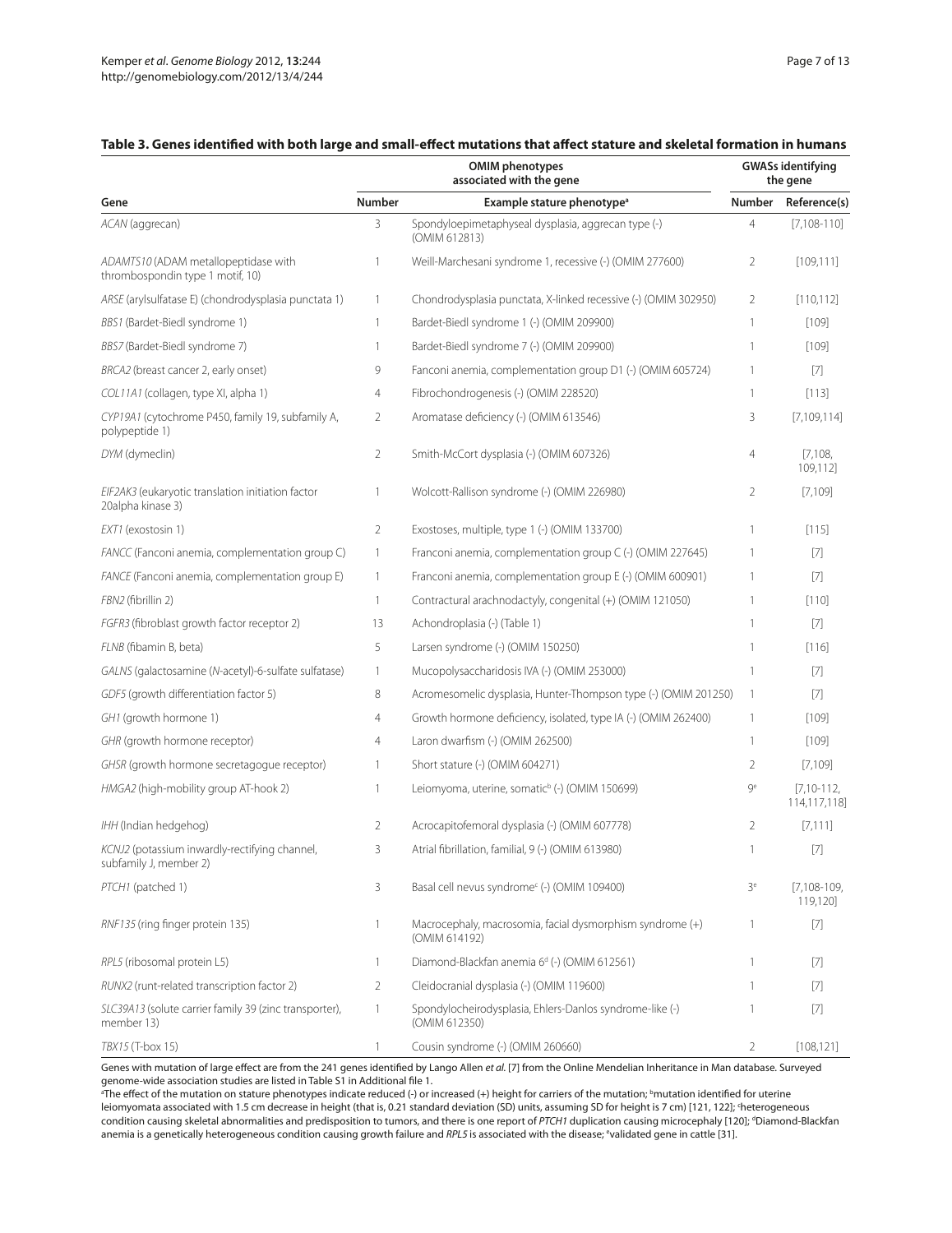contribute to segregating variation for both human and cattle populations. This implies that mutations in these genes may occur without obvious pleiotropic effects.

Finally, divergent selection experiments in domestic species support a model of many loci affecting body size. For example, selection experiments over many generations in cattle and mice have produced phenotypes that are outside the normal range of the base population (Figure 1). MacArthur [32] shows a difference of 10.9 SD between small and large body size mice after 21 generations of selection. The selection response implies at least dozens of genes affecting the trait, but it is impossible to distinguish between dozens and thousands of loci. If we assume the same effect size as the largest effects in human GWASs (that is <0.1 SD), this response would require at least 54 genes to explain the divergence of the lines (that is,  $10.9/(2 \times 0.1) = 54$  genes).

### **Where are the intermediate effects?**

The allele frequencies and mutation effect for the combined results from GWASs for human height and within family studies are shown in Figure 2. This highlights the disjointed nature of the datasets. At one extreme, rare variants with large effects (>2 SD) have been mapped using within-family segregation of markers and phenotypes. At the other extreme, there are mutations segregating at intermediate frequencies within populations that have been identified by GWASs (0.02 to 0.13 SD). But what has happened to the mutations with the intermediate effects? Studies in model organisms such as *Drosophila* suggest a continuous J-shaped distribution of effects on complex traits, where there are many loci of small and intermediate effects and few loci of larger effect [28]. In livestock and domestic species, loci with intermediate effects are also occasionally observed.

One explanation is that the intermediate effects are not efficiently detected in humans because of the current detection methodologies. This is because family-based studies detect only extreme phenotypes, whereas association studies usually detect only rare, large effect mutations and segregating mutations in high LD with SNPs at moderate allele frequencies. The power of GWASs to detect a mutation depends on both the variance explained by the mutation (that is, 2*pqa*<sup>2</sup> , where *p* is the allele frequency,  $p + q = 1$ , and *a* is the effect size) and the LD between the mutation and SNP. Therefore, mutations with intermediate effect but frequencies lower than common SNPs are unlikely to be detected because of the small variance explained by the locus and also because of weak LD with common SNPs. Loci with intermediate effects and poor LD with common SNPs may also explain some of the so-called 'missing heritability' (Box 1).

Mutations with intermediate effects might be detected as follows. (1) In populations subject to strong, recent



artificial or natural selection, alleles that were previously rare can be driven to intermediate frequency where they are easier to detect; the *PLAG1-CHCHD7* polymorphism in cattle may be an example of this. (2) Identical-bydescent haplotypes may be in complete LD with a rare mutation even though it is not in complete LD with any single SNP (for example, [29]). (3) Genomic sequence should include the causal mutations so that imperfect LD is not a problem. However, the power to detect a mutation is still determined by the variance it explains (that is, 2*pqa*<sup>2</sup> ) such that large sample sizes will still be necessary to detect variants explaining small proportions of the phenotypic variance.

# **Understanding the observed distribution of effects for human stature**

The genetic architecture that we observe in populations today is the result of evolutionary processes. Mutation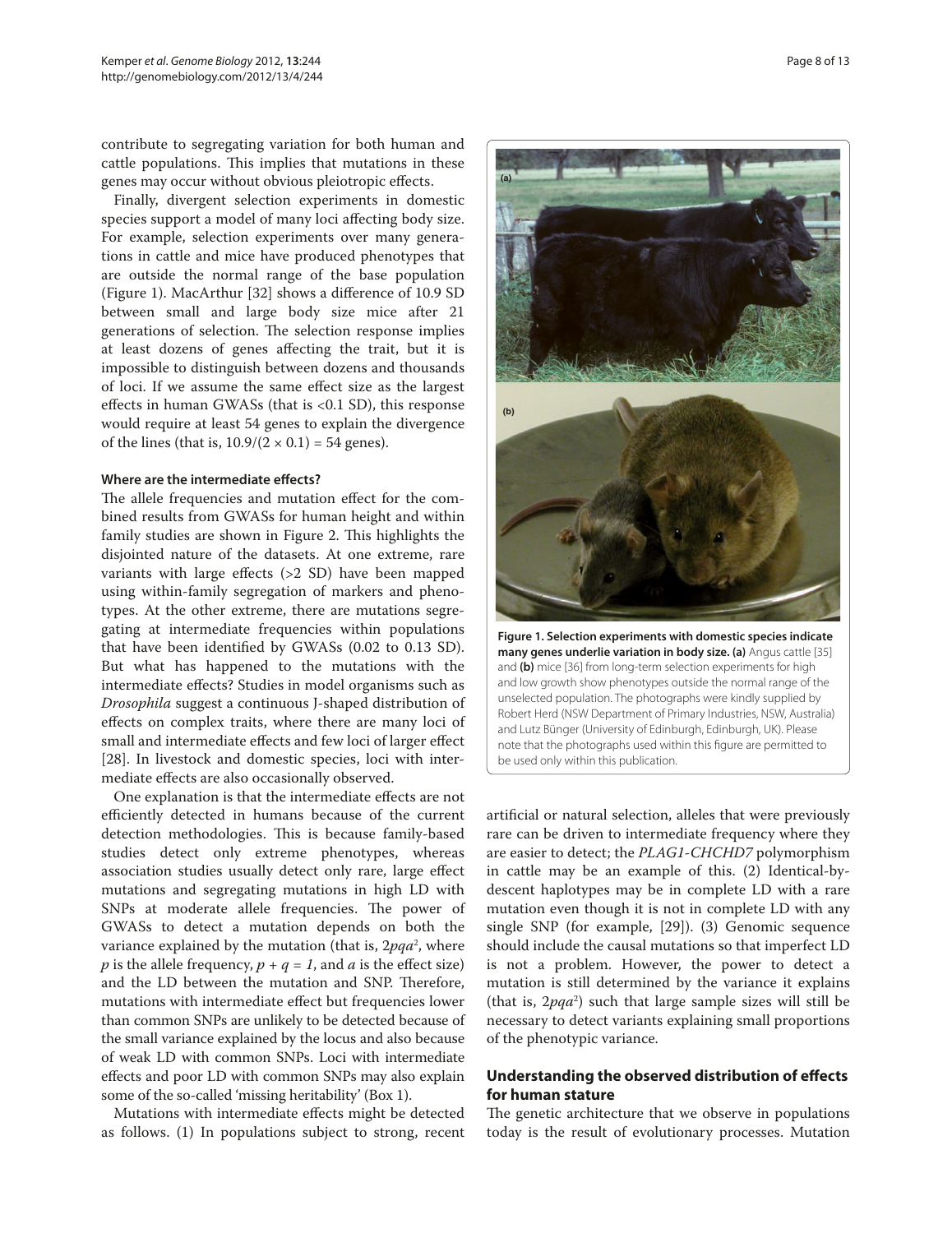

creates new variants and then selection and genetic drift determine the observed allele frequency. Not all mutations affect stature, but the results reviewed here suggest that there are many sites in the genome where mutation does affect size. Mutations in 241 genes are known to cause large effects on stature and skeletal features in humans. In many cases, >20 alleles at a gene with a large effect have been discovered and presumably not all possible sites in these genes have been discovered. Assuming there are 50 sites at 250 genes, this implies that there are 12,500 sites where mutations have a large effect (>2 SD). This is likely to be an underestimate because we previously estimated that there are 2,500 sites where mutation can cause Marfan syndrome alone.

The mutations of large effect are subject to strong selection, presumably due to their pleiotropic effects on fitness. This is shown by the high rate of *de novo* mutations among people carrying a mutant allele (Table 1). The selection coefficient is equal to the proportion of mutant alleles that are new mutations because an equal number of mutant alleles must be eliminated each generation. Disorders vary, but 25% *de novo* mutation rates are not uncommon (Table 1). Assuming a per gene mutation rate of  $5 \times 10^7$  (50 sites and a mutation rate of  $1 \times 10^{-8}$  per site), the equilibrium allele frequency for mutations at such a locus is  $5 \times 10^{-7}/0.25 = 2 \times 10^{-6}$  (or a prevalence of approximately 1 in 500,000). Genes where mutations occur at much higher frequencies, such as 10-4 (or 1 in 10,000), must be due to higher mutation rates, a lower selection coefficient, genetic drift, or they may be recessive. Even at a frequency of 10-4 , a mutation with effect of 2 SD explains only  $8 \times 10^{-4}$  of the phenotypic variance (for details see Additional file 1). However, the average frequency rate for all mutations is much less than  $10^{-4}$ . If we assume the average frequency is  $1 \times 10^{-5}$ , the variance explained per locus is  $8 \times 10^{-5}$  and the total

variance explained for all mutations is 0.025 of the total phenotypic variance. Considering that 0.8 of the phenotypic variance is due to inherited genetic factors, we conclude that most of the genetic variance is not due to mutations of large effect.

It seems likely that other mutations at these 250 genes can cause smaller effects on height and experimental results support this assertion [7]. Lango Allen *et al.* [7] discovered 180 loci for height in humans that were estimated to explain about 10% of the phenotypic variance. When they allowed for the lack of power of their experiment, they concluded there were 700 loci associated with height but these would still only explain 16% of the variance. Therefore, 700 is likely to be a considerable underestimate. As stated previously, mouse knockout experiments suggest 6,000 genes can affect height [18]. If there are 50 sites within a gene where mutation has a large effect, there are likely to be many more, including sites regulating gene expression, with small effects. If we assume 6,000 genes each with 200 sites, there are 1,200,000 mutable sites that affect height.

GWASs find SNPs with effects <0.13 SD. Even new mutations at a possible 1.2 million sites, a mutation rate of 10-8 per site and an average effect per mutation of 0.1 SD would only add  $2.4 \times 10^{-4}$  to the genetic variance each generation (for details see Additional file 1). This mutation variance would need to accumulate for 3,300 generations to account for the known heritability. This implies that selection against these mutations of small effect is weak.

The selection pressure against mutations probably decreases as the size of the effect on height decreases. Mutations with very small effects may be effectively neutral in the human population and drift in allele frequency until they are lost or fixed by chance. Other mutations with intermediate effect will also drift in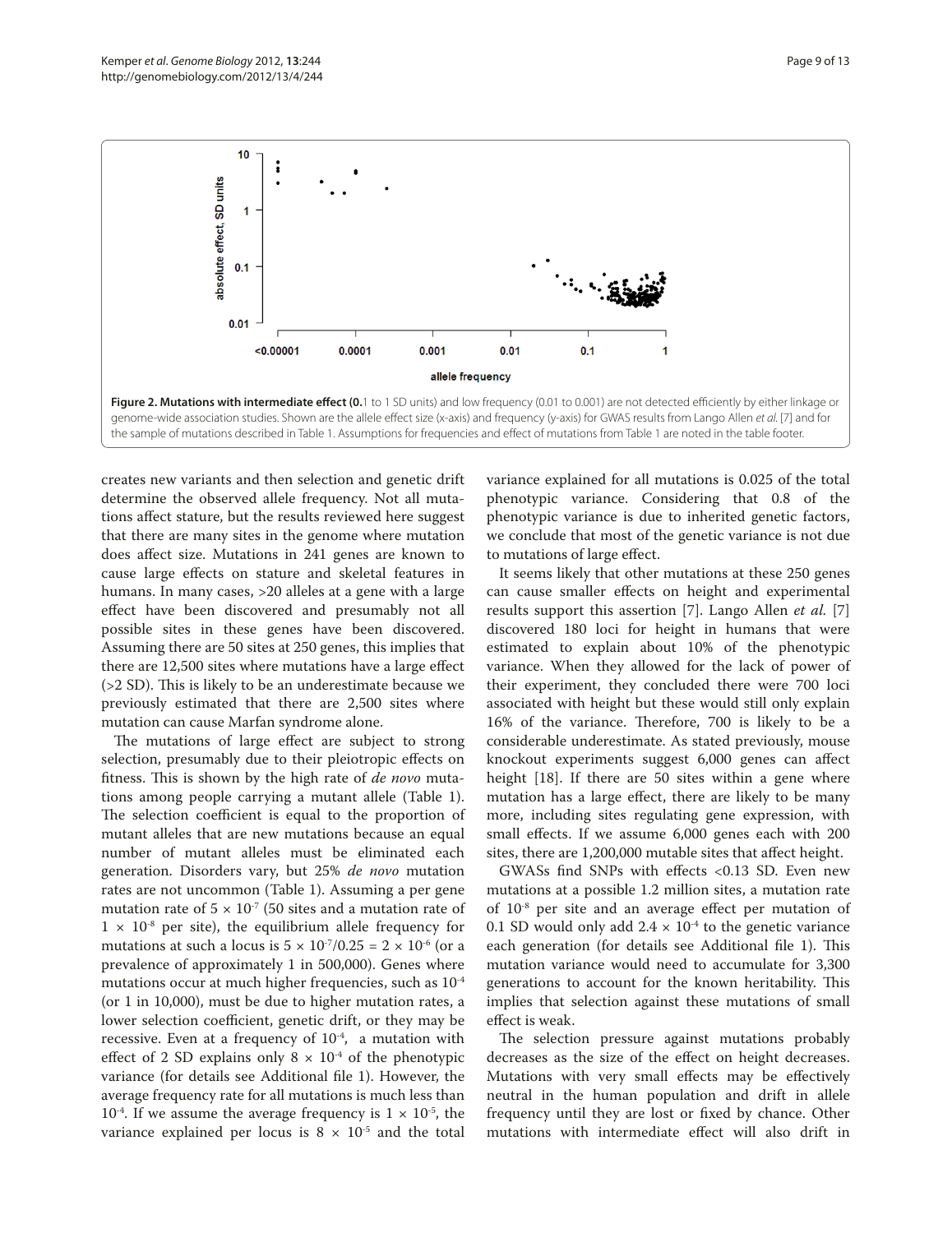frequency but selection (due to pleiotropic effects) will cause most to have a low frequency. It is these mutations of intermediate and small effect that appear to explain most of the genetic variance. Although the mutations of intermediate effect are poorly detected by current experiments because they are not in strong LD with SNPs used in GWASs, we know they are biologically plausible because we occasionally detect such mutations in domestic animals when artificial selection or genetic drift caused by inbreeding causes their frequency to increase.

## **Conclusions**

In summary, we have surveyed the current known mutations affecting body size in humans, mice, dogs and livestock species. Although mutations of intermediate effect are poorly detected by current experiments in humans, we know they are biologically plausible because we occasionally detect such mutations in domestic animals when artificial selection or genetic drift increases their frequency, and enables their detection. We see that genomic information is gradually building a model for genetic architecture implying many thousands of discrete genes, each with many mutable sites and (possible) segregating mutations. The frequency and size of effect for mutations differs between populations where natural selection and recent history play significant roles in determining the observed distribution. We see extensive (detrimental) pleiotropy for large-effect mutations for rare conditions in humans and also occasionally in livestock. Mutations with less obvious pleiotropy and more modest effects are observed in domestic populations because of selection and drift, but this class of mutations is rarely observed in humans. Mutations with very small effects occur at intermediate frequencies in both humans and livestock. However, the current data are limited because associations of phenotype are with genetic markers (that is, SNP) and not causal mutations.

In the future, genomic sequence data will offer the opportunity to discover the causal mutations underlying quantitative traits such as body size. Of key interest are the number, effect size and frequency of such mutations. It remains to be seen, for example, if the missing intermediate effect size mutations for human height are identified from genomic sequence and if these mutations will further explain some of the 'missing heritability'. It is likely that body size, as a model trait, will continue to inform and direct research into the future.

# **Additional files**

Additional file 1. Genes affecting stature in mammals.

#### **Abbreviations**

GWAS, genome-wide association study; LD, linkage disequilibrium; MAF, minor allele frequency; SD, standard deviation; SNP, single nucleotide polymorphism.

#### **Competing interests**

The authors declare that they have no competing interests.

#### **Acknowledgements**

This research was supported under Australian Research Council's Discovery Projects funding scheme (project DP1093502). The views expressed herein are those of the authors and are not necessarily those of the Australian Research Council.

#### **Author details**

1 Faculty of Land and Environment, University of Melbourne, Parkville, Victoria 3010, Australia. 2 University of Queensland Diamantina Institute, University of Queensland, Princess Alexandra Hospital, Brisbane, Queensland 4102, Australia. <sup>3</sup>The Queensland Brain Institute, The University of Queensland, Brisbane, Queensland 4072, Australia. 4 Victorian Department of Primary Industries, AgriBiosciences Centre, LaTrobe Research and Development Park, Bundoora, Victoria 3083, Australia.

#### Published: 30 April 2012

#### **References**

- 1. Galton F: Regression towards mediocrity in hereditary stature. *J Anthropol Institute* 1886, 15:246-263.
- 2. Fisher RA: The correlation between relatives on the supposition of Mendelian inheritance. *Trans R Soc Edinb* 1918, 52:399-433.
- 3. Hayes BJ, Pryce J, Chamberlain AJ, Bowman PJ, Goddard ME: Genetic architecture of complex traits and accuracy of genomic prediction: Coat colour, milk-fat percentage, and type in Holstein cattle as contrasting model traits. *PLoS Genet* 2010, 6:e1001139.
- 4. Gibson G: Rare and common variants: twenty arguments. *Nat Rev Genet*  2012, 13:135-145.
- 5. Bodmer W, Bonilla C: Common and rare variants in multifactorial susceptibility to common diseases. *Nat Genet* 2008, 40:695-701.
- 6. Schork NJ, Murray SS, Frazer KA, Topol EJ: Common vs rare allele hypotheses for complex diseases. *Curr Opin Genet Dev* 2009, 19:212-219.
- Lango Allen H, Estrada K, Lettre G, Berndt SI, Weedon MN, Rivadeneira F, Willer CJ, Jackson AU, Vedantam S, Raychaudhuri S, Ferreira T, Wood AR, Weyant RJ, Segrè AV, Speliotes EK, Wheeler E, Soranzo N, Park JH, Yang J, Gudbjartsson D, Heard-Costa NL, Randall JC, Qi L, Vernon Smith A, Mägi R, Pastinen T, Liang L, Heid IM, Luan J, Thorleifsson G, *et al*.: Hundreds of variants clustered in genomic loci and biological pathways affect human height. *Nature* 2010, 467:832-838.
- 8. Strachan T, Read AP: *Human Molecular Genetics*. 2nd edition. New York: Wiley-Liss; 1999.
- Deardorff MA, Clark DM, Krantz ID: Cornelia de Lange syndrome. In: *GeneReviews* [Internet]. Edited by Pagon RA, Bird TD, Dolan CR, *et al*. Seattle: University of Washington; 2011. [http://www.ncbi.nlm.nih.gov/books/ NBK1104/]
- 10. Sivakumaran S, Agakov F, Theodoratou E, Prendergast JG, Zgaga L, Manolio T, Rudan I, McKeigue P, Wilson JF, Campbell H: Abundant pleiotropy in human complex diseases and traits. *Am J Hum Genet* 2011, 89:607-618.
- 11. Horton WA: Molecular pathogenesis of achondroplasia. *Growth Genet Horm* 2006, 22. [http://www.gghjournal.com/volume22/4/featureArticle.cfm]
- 12. Faivre L, Collod-Beroud G, Loeys BL, Child A, Binquet C, Gautier E, Callewaert B, Arbustini E, Mayer K, Arslan-Kirchner M, Kiotsekoglou A, Comeglio P, Marziliano N, Dietz HC, Halliday D, Beroud C, Bonithon-Kopp C, Claustres M, Muti C, Plauchu H, Robinson PN, Adès LC, Biggin A, Benetts B, Brett M, Holman KJ, De Backer J, Coucke P, Francke U, De Paepe A, *et al*.: Effect of mutation type and location on clinical outcome in 1,013 probands with Marfan syndrome or related phenotypes and *FBN1* mutations: an international study. *Am J Hum Genet* 2007, 81:454-466.
- 13. Botstein D, Risch N: Discovering genotypes underlying human phenotypes: past successes for mendelian disease, future approaches for complex disease. *Nat Genet* 2003, 33(Supp):228-237.
- 14. Belknap J, Hitzemann R, Crabbe J, Phillips T, Buck K, Williams R: QTL analysis and genomewide mutagenesis in mice: complementary genetic approaches to the dissection of complex traits. *Behav Genet* 2001, 31:5-15.
- 15. Mackay TFC, Stone EA, Ayroles JF: The genetics of quantitative traits: challenges and prospects. *Nat Rev Genet* 2009, 10:565-577.
- 16. Blake JA, Bult CJ, Kadin JA, Richardson JE, Eppig JT, the Mouse Genome Database Group: The Mouse Genome Database (MGD): premier model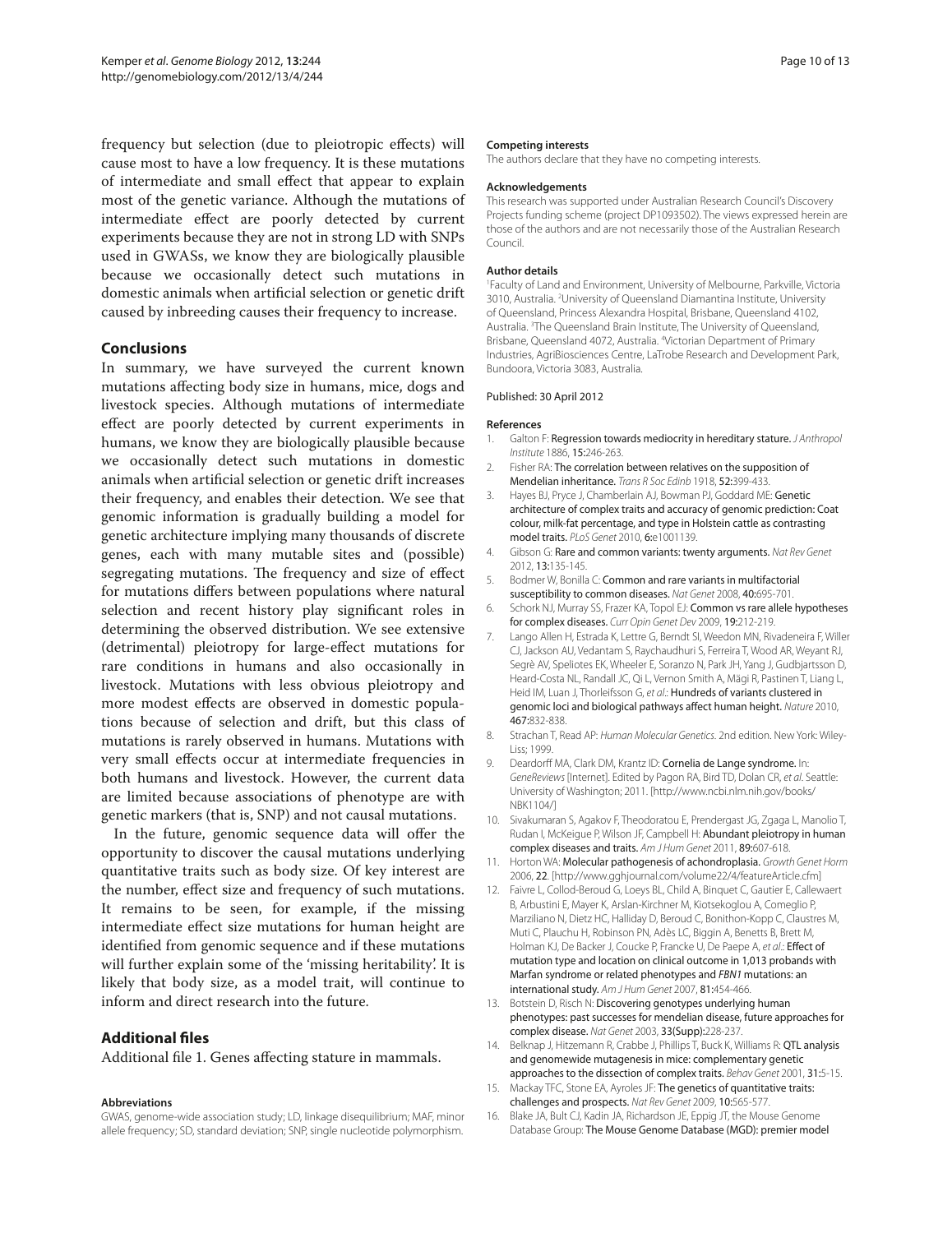organism resource for mammalian genomics and genetics. *Nucleic Acids Res* 2011, 39(suppl 1):D842-D848.

- 17. Sellier P: Genetically caused retarded growth in animals. *Domest Anim Endocrinol* 2000, 19:105-119.
- 18. Reed D, Lawler M, Tordoff M: Reduced body weight is a common effect of gene knockout in mice. *BMC Genet* 2008, 9:4.
- 19. Pertea M, Salzberg S: Between a chicken and a grape: estimating the number of human genes. *Genome Biol* 2010, 11:206.
- 20. Schwartz MW, Woods SC, Seeley RJ, Barsh GS, Baskin DG, Leibel RL: Is the energy homeostasis system inherently biased toward weight gain? *Diabetes* 2003, 52:232-238.
- 21. Jacenko O, LuValle PA, Olsen BR: Spondylometaphyseal dysplasia in mice carrying a dominant negative mutation in a matrix protein specific for cartilage-to-bone transition. *Nature* 1993, 365:56-61.
- 22. VanRaden PM, Olson KM, Null DJ, Hutchison JL: Harmful recessive effects on fertility detected by absence of homozygous haplotypes. *J Dairy Sci* 2011, 94:6153-6161.
- 23. Sutter NB, Bustamante CD, Chase K, Gray MM, Zhao K, Zhu L, Padhukasahasram B, Karlins E, Davis S, Jones PG, Quignon P, Johnson GS, Parker HG, Fretwell N, Mosher DS, Lawler DF, Satyaraj E, Nordborg M, Lark KG, Wayne RK, Ostrander EA: A single IGF1 allele is a major determinant of small size in dogs. *Science* 2007, 316:112-115.
- 24. Parker HG, VonHoldt BM, Quignon P, Margulies EH, Shao S, Mosher DS, Spady TC, Elkahloun A, Cargill M, Jones PG, Maslen CL, Acland GM, Sutter NB, Kuroki K, Bustamante CD, Wayne RK, Ostrander EA: An expressed FGF4 retrogene is associated with breed-defining chondrodysplasia in domestic dogs. *Science* 2009, 325:995-998.
- 25. Karim L, Takeda H, Lin L, Druet T, Arias JAC, Baurain D, Cambisano N, Davis SR, Farnir F, Grisart B, Harris BL, Keehan MD, Littlejohn MD, Spelman RJ, Georges M, Coppieters W: Variants modulating the expression of a chromosome domain encompassing PLAG1 influence bovine stature. *Nat Genet* 2011, 43:405-413.
- 26. Boyko AR, Quignon P, Li L, Schoenebeck JJ, Degenhardt JD, Lohmueller KE, Zhao K, Brisbin A, Parker HG, vonHoldt BM, Cargill M, Auton A, Reynolds A, Elkahloun AG, Castelhano M, Mosher DS, Sutter NB, Johnson GS, Novembre J, Hubisz MJ, Siepel A, Wayne RK, Bustamante CD, Ostrander EA: A simple genetic architecture underlies morphological variation in dogs. *PLoS Biol*  2010, 8:e1000451.
- 27. Lettre G: Recent progress in the study of the genetics of height. *Hum Genet*  2011, 129:465-472.
- 28. Aitman TJ, Boone C, Churchill GA, Hengartner MO, Mackay TFC, Stemple DL: The future of model organisms in human disease research. *Nat Rev Genet*  2011, 12:575-582.
- 29. Valdar W, Solberg LC, Gauguier D, Burnett S, Klenerman P, Cookson WO, Taylor MS, Rawlins JNP, Mott R, Flint J: Genome-wide genetic association of complex traits in heterogeneous stock mice. *Nat Genet* 2006, 38:879-887.
- 30. Bolormaa S, Hayes BJ, Savin K, Hawken R, Barendse W, Arthur PF, Herd RM, Goddard ME: Genome-wide association studies for feedlot and growth traits in cattle. *J Anim Sci* 2011, 89:1684-1697.
- 31. Pryce JE, Hayes BJ, Bolormaa S, Goddard ME: Polymorphic regions affecting human height also control stature in cattle. *Genetics* 2011, 187:981-984.
- 32. MacArthur JW: Selection for small and large body size in the house mouse. *Genetics* 1948, 34:194-209.
- 33. Manolio TA, Collins FS, Cox NJ, Goldstein DB, Hindorff LA, Hunter DJ, McCarthy MI, Ramos EM, Cardon LR, Chakravarti A, Cho JH, Guttmacher AE, Kong A, Kruglyak L, Mardis E, Rotimi CN, Slatkin M, Valle D, Whittemore AS, Boehnke M, Clark AG, Eichler EE, Gibson G, Haines JL, Mackay TF, McCarroll SA, Visscher PM: Finding the missing heritability of complex diseases. *Nature*  2009, 461:747-753.
- 34. Yang J, Benyamin B, McEvoy BP, Gordon S, Henders A, Nyholt DR, Madden PA, Heath AC, Martin NG, Montgomery GW, Goddard ME, Visscher PM: Common SNPs explain a large proportion of the heritability for human height. *Nat Genet* 2010, 42:565-569.
- 35. Bünger L, Laidlaw A, Bulfield G, Eisen EJ, Medrano JF, Bradford GE, Pirchner F, Renne U, Schlote W, Hill WG: Inbred lines of mice derived from long-term growth selected lines: unique resources for mapping growth genes. *Mamm Genome* 2001, 12:678-686.
- 36. Parnell PF, Arthur PF, Barlow R: Direct response to divergent selection for yearling growth rate in Angus cattle. *Livest Prod Sci* 1997, 49:297-304.
- 37. Dietz HC, Cutting CR, Pyeritz RE, Maslen CL, Sakai LY, Corson GM, Puffenberger EG, Hamosh A, Nanthakumar EJ, Curristin SM, Stetten G, Meyers DA,

Francomano CA: Marfan syndrome caused by a recurrent *de novo* missense mutation in the fibrillin gene. *Nature* 1991, 352:337-339.

- 38. Pyeritz RE: The Marfan syndrome. *Annu Rev Med* 2000, 51:481-510.
- 39. Erkula G, Jones KB, Sponseller PD, Dietz HC, Pyeritz RE: Growth and maturation in Marfan syndrome. *Am J Med Genet* 2002, 109:100-115.
- 40. Nollen GJ, Mulder BJM: What is new in the Marfan syndrome? *Int J Cardiol*  2004, 97(Supplement 1):103-108.
- 41. Mizuguchi T, Collod-Beroud G, Akiyama T, Abifadel M, Harada N, Morisaki T, Allard D, Varret M, Claustres M, Morisaki H, Ihara M, Kinoshita A, Yoshiura K, Junien C, Kajii T, Jondeau G, Ohta T, Kishino T, Furukawa Y, Nakamura Y, Niikawa N, Boileau C, Matsumoto N: Heterozygous *TGFBR2* mutations in Marfan syndrome. *Nat Genet* 2004, 36:855-860.
- 42. Loeys B, De Backer J, Van Acker P, Wettinck K, Pals G, Nuytinck L, Coucke P, De Paepe A: Comprehensive molecular screening of the *FBN1* gene favors locus homogeneity of classical Marfan syndrome. *Hum Mutat* 2004, 24:140-146.
- 43. Mátyás G, Alonso S, Patrignani A, Marti M, Arnold E, Magyar I, Henggeler C, Carrel T, Steinmann B, Berger W: Large genomic fibrillin-1 (*FBN1*) gene deletions provide evidence for true haploinsufficiency in Marfan syndrome. *Hum Genet* 2007, 122:23-32.
- 44. Keane MG, Pyeritz RE: Medical management of Marfan syndrome. *Circulation* 2008, 117:2802-2813.
- 45. Judge DP, Biery NJ, Keene DR, Geubtner J, Myers L, Huso DL, Sakai LY, Dietz HC: Evidence for a critical contribution of haploinsufficiency in the complex pathogenesis of Marfan syndrome. *J Clin Invest* 2004, 114:172-181.
- 46. Judge DP, Dietz HC: Marfan's syndrome. *Lancet* 2005, 366:1965-1976.
- 47. Dietz HC: Marfan Syndrome. In: *GeneReviews* [Internet]. Edited by Pagon RA, Bird TD, Dolan CR, *et al*. Seattle: University of Washington; 2011. [http://www. ncbi.nlm.nih.gov/books/NBK1335/]
- 48. Tatton-Brown K, Cole TRP, Rahman N: Sotos Syndrome. In: *GeneReviews* [Internet]. Edited by Pagon RA, Bird TD, Dolan CR, *et al*. Seattle: University of Washington; 2012. [http://www.ncbi.nlm.nih.gov/books/NBK1479/]
- 49. Tatton-Brown K, Douglas J, Coleman K, Baujat G, Cole TRP, Das S, Horn D, Hughes HE, Temple IK, Faravelli F, Waggoner D, Turkmen S, Cormier-Daire V, Irrthum A, Rahman N; Childhood Overgrowth Collaboration: Genotypephenotype associations in Sotos syndrome: an analysis of 266 undividuals with NSD1 aberrations. *Am J Hum Genet* 2005, 77:193-204.
- 50. Kurotaki N, Imaizumi K, Harada N, Masuno M, Kondoh T, Nagai T, Ohashi H, Naritomi K, Tsukahara M, Makita Y, Sugimoto T, Sonoda T, Hasegawa T, Chinen Y, Tomita Ha HA, Kinoshita A, Mizuguchi T, Yoshiura Ki K, Ohta T, Kishino T, Fukushima Y, Niikawa N, Matsumoto N: Haploinsufficiency of NSD1 causes Sotos syndrome. *Nat Genet* 2002, 30:365-366.
- 51. Beals RK, Hecht F: Congenital contractural arachnodactyly: A heritable disorder of connective tissue. *J Bone Joint Surg* 1975, 53:987-993.
- 52. Putnam EA, Zhang H, Ramirez F, Milewicz DM: Fibrillin-2 (FBN2) mutations result in the Marfan-like disorder, congenital contractural arachnodactyly. *Nat Genet* 1995, 11:456-458.
- 53. Nishimura A, Sakai H, Ikegawa S, Kitoh H, Haga N, Ishikiriyama S, Nagai T, Takada F, Ohata T, Tanaka F, Kamasaki H, Saitsu H, Mizuguchi T, Matsumoto N: FBN2, FBN1, TGFBR1, and TGFBR2 analyses in congenital contractural arachnodactyly. *Am J Med Genet A* 2007, 143A:694-698.
- 54. Godfrey M: Congenital Contractural Arachnodactyly. In: *GeneReviews* [Internet]. Edited by Pagon RA, Bird TD, Dolan CR, *et al*. Seattle: University of Washington; 2012. [http://www.ncbi.nlm.nih.gov/books/NBK1386/]
- 55. Hanson D, Murray PG, O'Sullivan J, Urquhart J, Daly S, Bhaskar SS, Biesecker LG, Skae M, Smith C, Cole T, Kirk J, Chandler K, Kingston H, Donnai D, Clayton PE, Black GC: Exome sequencing identifies CCDC8 mutations in 3-M syndrome, suggesting that CCDC8 contributes in a pathway with CUL7 and OBSL1 to control human growth. *Am J Hum Genet* 2011, 89:148-153.
- 56. Huber C, Munnich A, Cormier-Daire V: The 3M syndrome. *Best Pract Res Clin Endocrinol Metab* 2011, 25:143-151.
- 57. Hanson D, Murray PG, Sud A, Temtamy SA, Aglan M, Superti-Furga A, Holder SE, Urquhart J, Hilton E, Manson FD, Scambler P, Black GC, Clayton PE: The primordial growth disorder 3-M syndrome connects ubiquitination to the cytoskeletal adaptor OBSL1. *Am J Hum Genet* 2009, 84:801-806.
- 58. Huber C, Delezoide A-L, Guimiot F, Baumann C, Malan V, Le Merrer M, Da Silva DB, Bonneau D, Chatelain P, Chu C, Clark R, Cox H, Edery P, Edouard T, Fano V, Gibson K, Gillessen-Kaesbach G, Giovannucci-Uzielli ML, Graul-Neumann LM, van Hagen JM, van Hest L, Horovitz D, Melki J, Partsch CJ, Plauchu H, Rajab A, Rossi M, Sillence D, Steichen-Gersdorf E, Stewart H, *et al*.: A large-scale mutation search reveals genetic heterogeneity in 3M syndrome. *Eur J Hum*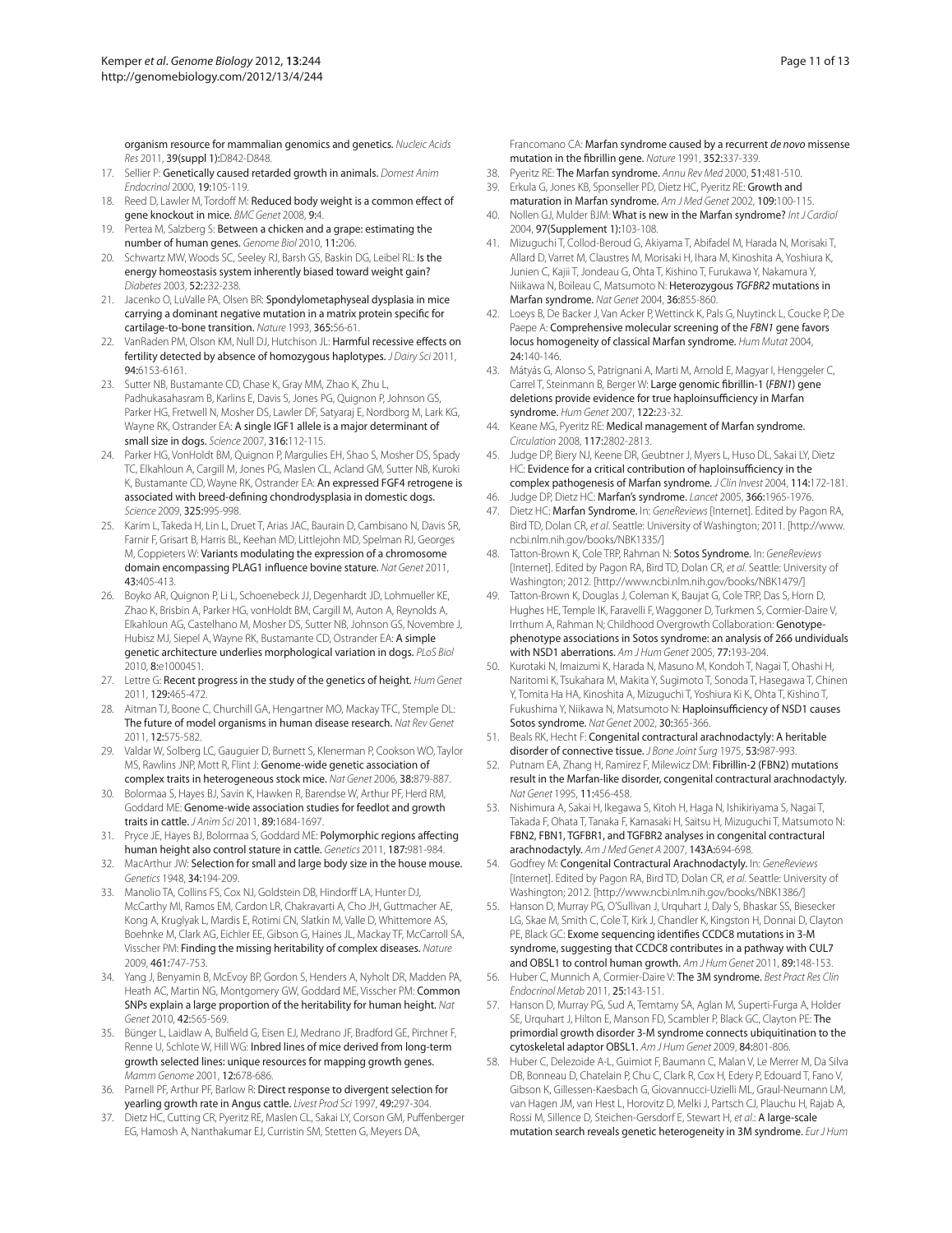*Genet* 2008, 17:395-400.

- 59. Huber C, Dias-Santagata D, Glaser A, O'Sullivan J, Brauner R, Wu K, Xu X, Pearce K, Wang R, Uzielli MLG, Dagoneau N, Chemaitilly W, Superti-Furga A, Dos Santos H, Mégarbané A, Morin G, Gillessen-Kaesbach G, Hennekam R, Van der Burgt I, Black GC, Clayton PE, Read A, Le Merrer M, Scambler PJ, Munnich A, Pan ZQ, Winter R, Cormier-Daire V: Identification of mutations in CUL7 in 3-M syndrome. *Nat Genet* 2005, 37:1119-1124.
- 60. Hennekam RCM: Costello syndrome: an overview. *Am J Med Genet C* 2003, 117C:42-48.
- 61. Gripp KW, Lin AE: Costello Syndrome. In: *GeneReviews* [Internet]. Edited by Pagon RA, Bird TD, Dolan CR, *et al*. Seattle: University of Washington; 2012. [http://www.ncbi.nlm.nih.gov/books/NBK1507/]
- 62. Aoki Y, Niihori T, Kawame H, Kurosawa K, Ohashi H, Tanaka Y, Filocamo M, Kato K, Suzuki Y, Kure S, Matsubara Y: Germline mutations in HRAS protooncogene cause Costello syndrome. *Nat Genet* 2005, 37:1038-1040.
- 63. Sol-Church K, Stabley DL, Nicholson L, Gonzalez IL, Gripp KW: Paternal bias in parental origin of HRAS mutations in Costello syndrome. *Hum Mutat* 2006, 27:736-741.
- 64. Rousseau F, Bonaventure J, Legeai-Mallet L, Pelet A, Rozet J-M, Maroteaux P, Merrer ML, Munnich A: Mutations in the gene encoding fibroblast growth factor receptor-3 in achondroplasia. *Nature* 1994, 371:252-254.
- 65. Aviezer D, Golembo M, Yayon A: Fibroblast growth factor receptor-3 as a therapeutic target for achondroplasia - Genetic short limbed dwarfism. *Curr Drug Targets* 2003, 4:353-365.
- 66. Orioli IM, Castilla EE, Barbosa-Neto JG: The birth prevalence rates for the skeletal dysplasias. *J Med Genet* 1986, 23:328-332.
- 67. Horton WA, Rotter JI, Rimoin DL, Scott CI, Hall JG: Standard growth curves for achondroplasia. *J Pediatr* 1978, 93:435-438.
- 68. Shiang R, Thompson LM, Zhu Y-Z, Church DM, Fielder TJ, Bocian M, Winokur ST, Wasmuth JJ: Mutations in the transmembrane domain of FGFR3 cause the most common genetic form of dwarfism, achondroplasia. *Cell* 1994, 78:335-342.
- 69. Oberklaid F, Danks DM, Jensen F, Stace L, Rosshandler S: Achondroplasia and hypochondroplasia. Comments on frequency, mutation rate, and radiological features in skull and spine. *J Med Genet* 1979, 16:140-146.
- 70. Heuertz S, Le Merrer M, Zabel B, Wright M, Legeai-Mallet L, Cormier-Daire V, Gibbs L, Bonaventure J: Novel FGFR3 mutations creating cysteine residues in the extracellular domain of the receptor cause achondroplasia or severe forms of hypochondroplasia. *Eur J Hum Genet* 2006, 14:1240-1247.
- 71. Tiemann-Boege I, Navidi W, Grewal R, Cohn D, Eskenazi B, Wyrobek AJ, Arnheim N: The observed human sperm mutation frequency cannot explain the achondroplasia paternal age effect. *Proc Natl Acad Sci U S A*  2002, 99:14952-14957.
- 72. Goriely A, McVean GAT, van Pelt AMM, O'Rourke AW, Wall SA, de Rooij DG, Wilkie AOM: Gain-of-function amino acid substitutions drive positive selection of *FGFR2* mutations in human spermatogonia. *Proc Natl Acad Sci U S A* 2005, 102:6051-6056.
- 73. Borck G, Redon R, Sanlaville D, Rio M, Prieur M, Lyonnet S, Vekemans M, Carter NP, Munnich A, Colleaux L, Cormier-Daire V: NIPBL mutations and genetic heterogeneity in Cornelia de Lange syndrome. *J Med Genet* 2004, 41:e128.
- 74. Krantz ID, McCallum J, DeScipio C, Kaur M, Gillis LA, Yaeger D, Jukofsky L, Wasserman N, Bottani A, Morris CA, Nowaczyk MJ, Toriello H, Bamshad MJ, Carey JC, Rappaport E, Kawauchi S, Lander AD, Calof AL, Li HH, Devoto M, Jackson LG: Cornelia de Lange syndrome is caused by mutations in NIPBL, the human homolog of *Drosophila melanogaster* Nipped-B. *Nat Genet*  2004, 36:631-635.
- 75. Musio A, Selicorni A, Focarelli ML, Gervasini C, Milani D, Russo S, Vezzoni P, Larizza L: X-linked Cornelia de Lange syndrome owing to SMC1L1 mutations. *Nat Genet* 2006, 38:528-530.
- 76. Deardorff MA, Kaur M, Yaeger D, Rampuria A, Korolev S, Pie J, Gil-Rodríguez C, Arnedo M, Loeys B, Kline AD, Wilson M, Lillquist K, Siu V, Ramos FJ, Musio A, Jackson LS, Dorsett D, Krantz ID: Mutations in cohesin complex members *SMC3* and *SMC1A* cause a mild variant of Cornelia de Lange Syndrome with predominant mental retardation. *Am J Hum Genet* 2007, 80:485-494.
- 77. Goddard AD, Covello R, Luoh S-M, Clackson T, Attie KM, Gesundheit N, Rundle AC, Wells JA, Carlsson LMS: Mutations of the growth hormone receptor in children with idiopathic short stature. *New Engl J Med* 1995, 333:1093-1098.
- 78. Laron Z: Laron syndrome (primary growth hormone resistance or insensitivity): The personal experience 1958-2003. *J Clin Endocrinol Metab*  2004, 89:1031-1044.
- 79. Ayling RM, Ross R, Towner P, Laue SV, Finidori J, Moutoussamy S, Buchanan

CR, Clayton PE, Norman MR: A dominant-negative mutation of the growth hormone receptor causes familial short stature. *Nat Genet* 1997, 16:13-14.

- 80. Woods KA, Dastot F, Preece MA, Clark AJL, Postel-Vinay MC, Chatelain PG, Ranke MB, Rosenfeld RG, Amselem S, Savage MO: Phenotype:Genotype relationships in growth hormone insensitivity syndrome. *J Clin Endocrinol Metab* 1997, 82:3529-3535.
- 81. Le Goff C, Morice-Picard F, Dagoneau N, Wang LW, Perrot C, Crow YJ, Bauer F, Flori E, Prost-Squarcioni C, Krakow D, Ge G, Greenspan DS, Bonnet D, Le Merrer M, Munnich A, Apte SS, Cormier-Daire V: ADAMTSL2 mutations in geleophysic dysplasia demonstrate a role for ADAMTS-like proteins in TGF-β bioavailability regulation. *Nat Genet* 2008, 40:1119-1123.
- 82. Cormier-Daire V, Le Goff C: Geleophysic Dysplasia. In: *GeneReviews* [Internet]. Edited by Pagon RA, Bird TD, Dolan CR, *et al*. Seattle: University of Washington; 2009. [http://www.ncbi.nlm.nih.gov/books/NBK11168/]
- 83. Francomano CA: Hypochondroplasia. In: *GeneReviews* [Internet]. Edited by Pagon RA, Bird TD, Dolan CR, *et al*. Seattle: University of Washington; 2005. [http://www.ncbi.nlm.nih.gov/books/NBK1477/]
- 84. Matsui Y, Kawabata H, Yasui N, Kimura T, Tsumaki N, Ochi T: Genotype phenotype correlation in achondroplasia and hypochondroplasia. *J Bone Joint Surg* 1998, 80-B:1052-1056.
- 85. Rousseau F, Bonaventure J, Legeai-Mallet L, Schmidt H, Weissenbach J, Maroteaux P, Munnich A, Le Merrer M: Clinical and genetic heterogeneity of hypochrondroplasia. *J Med Genet* 1996, 33:749-752.
- Takeda H, Takami M, Oguni T, Tsuji T, Yoneda K, Sato H, Ihara N, Itoh T, Kata SR, Mishina Y, Womack JE, Moritomo Y, Sugimoto Y, Kunieda T: Positional cloning of the gene LIMBIN responsible for bovine chondrodysplastic dwarfism. *Proc Natl Acad Sci U S A* 2002, 99:10549-10554.
- 87. OMIA Online Mendelian Inheritance in Animals [http://omia.angis.org.au/]
- 88. Galdzicka M, Patnala S, Hirshman MG, Cai JF, Nitowsky H, A Egeland J, Ginns EI: A new gene, *EVC2*, is mutated in Ellis-van Creveld syndrome. *Mol Genet Metab* 2002, 77:291-295.
- 89. Koltes JE, Mishra BP, Kumar D, Kataria RS, Totir LR, Fernando RL, Cobbold R, Steffen D, Coppieters W, Georges M, Reecy JM: A nonsense mutation in cGMP-dependent type II protein kinase (PRKG2) causes dwarfism in American Angus cattle. *Proc Natl Acad Sci U S A* 2009, 106:19250-19255.
- 90. Pfeifer A, Aszódi A, Seidler U, Ruth P, Hofmann F, Fässler R; Intestinal secretory defects and dwarfism in mice lacking cGMP-dependent protein kinase II. *Science* 1996, 274:2082-2086.
- 91. Cavanagh J, Tammen I, Windsor P, Bateman J, Savarirayan R, Nicholas F, Raadsma H: Bulldog dwarfism in Dexter cattle is caused by mutations in ACAN. *Mamm Genome* 2007, 18:808-814.
- 92. Bell L, Juriloff M, Harris MJ: A new mutation at the cmd locus in the mouse. *J Hered* 1986, 77:205-206.
- 93. Stattin E-L, Wiklund F, Lindblom K, Önnerfjord P, Jonsson B-A, Tegner Y, Sasaki T, Struglics A, Lohmander S, Dahl N, Heinegård D, Aspberg A: A missense mutation in the Aggrecan C-type lectin domain disrupts extracellular matrix interactions and causes dominant familial osteochondritis dissecans. *Am J Hum Genet* 2010, 86:126-137.
- Meyer CWE, Korthaus D, Jagla W, Cornali E, Grosse J, Fuchs H, Klingenspor M, Roemheld S, Tschöp M, Heldmaier G, De Angelis MH, Nehls M: A novel missense mutation in the mouse growth hormone gene causes semidominant dwarfism, hyperghrelinemia, and obesity. *Endocrinology*  2004, 145:2531-2541.
- 95. McCormack BL, Chase CC Jr, Olson TA, Elsasser TH, Hammond AC, Welsh Jr TH, Jiang H, Randel RD, Okamura CA, Lucy MC: A miniature condition in Brahman cattle is associated with a single nucleotide mutation within the growth hormone gene. *Domest Anim Endocrinol* 2009, 37:104-111.
- 96. Mullis PE, Robinson ICAF, Salemi S, Eblé A, Besson A, Vuissoz J-M, Deladoey J, Simon D, Czernichow P, Binder G: Isolated autosomal dominant growth hormone deficiency: An evolving pituitary deficit? A multicenter followup study. *J Clin Endocrinol Metab* 2005, 90:2089-2096.
- 97. Feldman B, Poueymirou W, Papaioannou V, DeChiara T, Goldfarb M: Requirement of FGF-4 for postimplantation mouse development. *Science*  1995, 267:246-249.
- Mariani FV, Ahn CP, Martin GR: Genetic evidence that FGFs have an instructive role in limb proximal-distal patterning. *Nature* 2008, 453:401-405.
- 99. Wang P, Branch D, Bali M, Schultz G, Goss P, Jin T: The POU homeodomain protein OCT3 as a potential transcriptional activator for fibroblast growth factor-4 (FGF-4) in human breast cancer cells. *Biochem J* 2003, 375:199-205.
- 100. Jensen PT, Nielsen DH, Jensen P, Bille N: Hereditary dwarfism in pigs. *Nordisk*